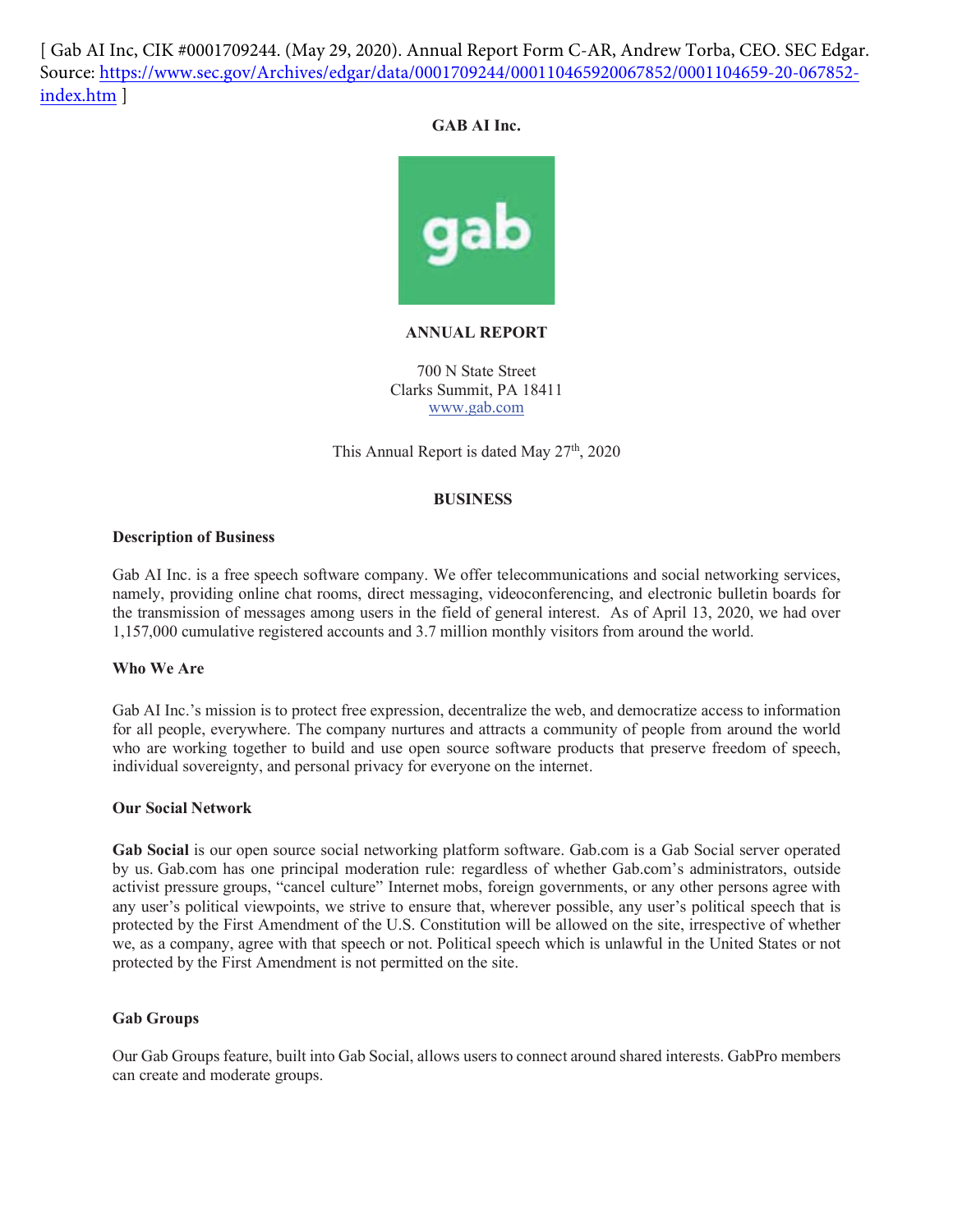### **Gab Chat**

Gab Chat is our end-to-end encrypted chat messaging product. Gab users can connect to Gab Chat with their Gab account and communicate in end-to-end encrypted private chats as well as public chat rooms of general interest.

### **Our Free Speech Web Browser**

The Dissenter.com Web Browser ("Dissenter Browser") is Gab's open source, free speech-oriented web browser. Dissenter Browser was built to serve as the access and app distribution enabler of the free speech internet. Dissenter Browser comes with a built-in native ad blocker and a browser extension (the "Dissenter" **Comment Extension**") that allows users to leave comments on any URL on the Web. Dissenter browser thus offers users a privacy-friendly, lightning-fast web browsing experience that also allows the user to comment on any URL as they surf the web.

# **Gab Trends**

Gab Trends is our people-powered news aggregation product. As Gab users read, share, and engage with links across the web, the links with the most engagement begin to "trend" and are featured on the Trending pages on the Gab Trends site and other Gab web properties. Users can submit any link from across the web and leave comments on it as well as read with comments others have left in the past. Comments left on URLs submitted to Gab Trends are harmonized with our Dissenter Comment Extension.

### Gab Pro

In March of 2017, we launched our online, premium-user subscription program, "Gab Pro". We collect subscription fees primarily from credit cards at the beginning of the subscription period. Subscription revenues are recognized ratably over the subscription period, ranging from one month to one year, net of estimated cancellations. As of February 2020, we had over 2,700 Gab Pro subscribers.

# **Dissenter Merchandise Shop**

Gab sells a variety of merchandise including shirts, hats, mugs, and other consumer goods as a revenue stream. These products include but are not limited to our famous Make Speech Free Again hat.

### **Our Market and Industry**

We welcome all people to speak freely. To defend themselves and promote their causes, marginalized and oppressed people need voices and the ability to publish online. To defend the free speech and privacy rights of any person, one must defend the free speech and privacy rights of every person, whether our management agrees with any individual person's beliefs or not.

As censorship undertaken by major platforms like Twitter and Facebook grows, particularly where this appears to be done at the behest of authoritarian foreign regimes, there is a risk that competitor social media networks' need to curry favor with foreign governments will effectively limit the scope of the free speech rights of American citizens who use those same platforms. Every American deserves a safe place to engage in public, and where necessary anonymous, legal expression.

Gab.com believes in American values around political freedom and strives to create a space on the Internet where enlightenment political values that informed the U.S. Constitution and Bill of Rights are safe. The site strives to protect all expression that is legal in the United States and to adhere to a content-neutral policy with regard to content moderation decisions. By adhering to these rules, and by basing our operations in the United States, we are a unique position to extend crucial American civil liberties protections to every corner of the planet.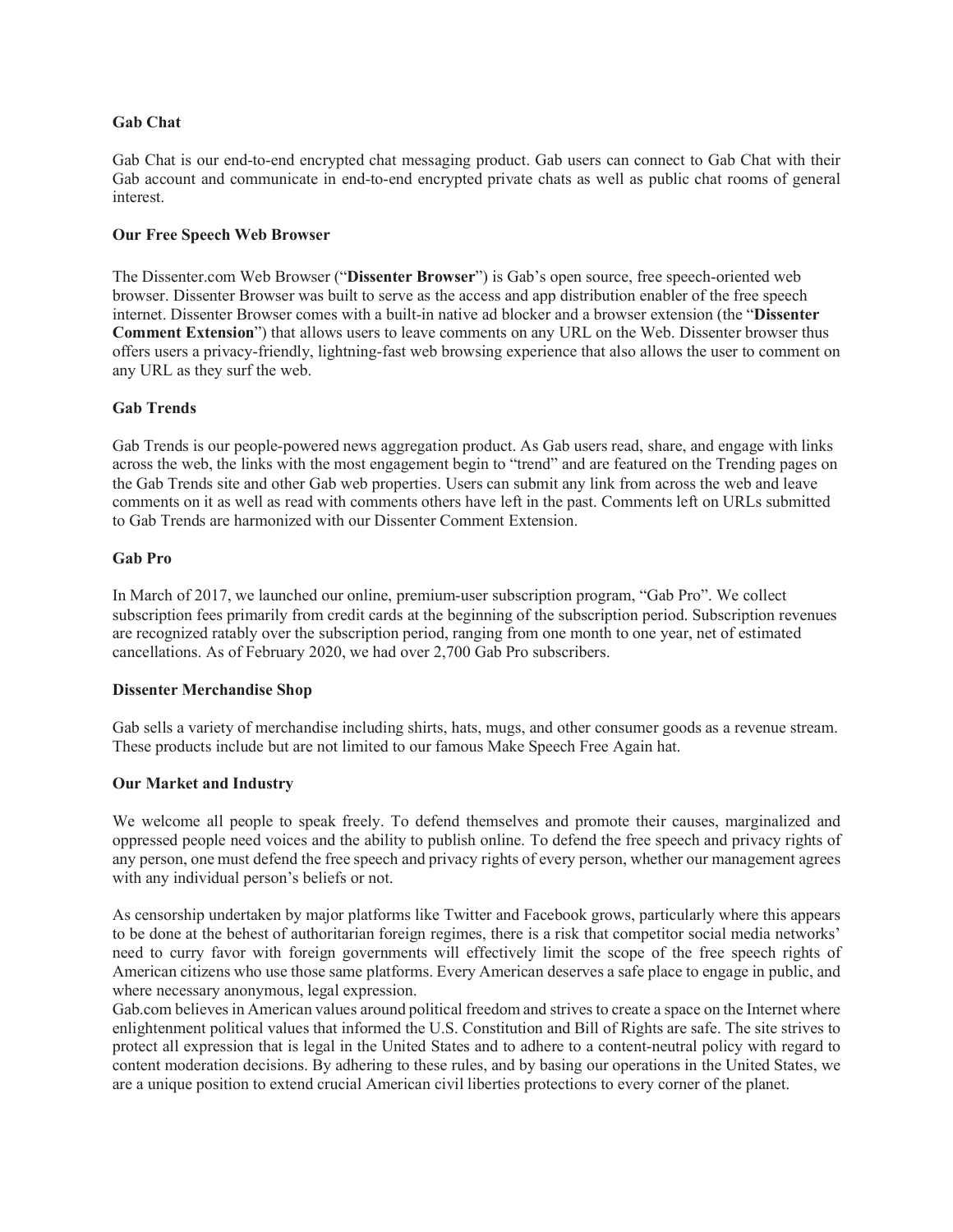As mainstream social networks continue to crack down on "objectionable content," remove or heavily moderate online comment sections, and censor dissenting views, we believe the need for alternative platforms will continue to rise. We believe the trend of "cutting the cord" will continue as the popularity of streaming content over the internet increases. This need increases still further as more and more people move online during the Coronavirus lockdown. We believe this migration onto the Internet, of persons who were not on it previously, will accelerate the fragmentation process of the social networking ecosystem into smaller niche communities with shared values and ideals, and codes of conduct that reflect those shared values.

# **Our Accomplishments**

We launched into private invite-only beta in August 2016. As of April 13, 2020, we had more than 1,157,000 cumulative registered accounts from around the world and 3.7 million unique monthly visitors across our web properties. We believe that the vast majority of those accounts are unique users based on confirmed email addresses and unique IP addresses. However, there may be some users who register accounts with different email addresses or switch IP addresses using a VPN, which we cannot account for in our data.

On February 24, 2019, Gab launched its new Dissenter.com web app and browser extension ("Dissenter"). Dissenter allows Gab users to create and participate in a comment section for any URL on the web, as well as share those comments on their timelines on gab.com.

In July 2019 we open sourced Gab Social, adopting the Mastodon/ActivityPub protocol used by the "Fediverse" of federated social networking services. Gab.com instantly became the largest server in the Fediverse and added hundreds of thousands of users since this transition. In May 2020 we updated our front-end to an in-house, opensource user interface that ceases ingesting data from the Fediverse.

In August and September 2019, Gab built an in-house email system to manage all emails sent from the site and eliminate third-party dependence and costs. This email system is now used across all Gab products to deliver news, generate sales, and communicate with our users.

In October 2019 we launched Gab Trends, our people-powered news aggregator. Gab Trends now has millions of readers and is one of Gab's fastest growing products.

In February 2020 we launched Gab Chat, our end-to-end encrypted chat messaging service.

Finally, Gab has been developing its new videoconferencing service, "ON Gab", throughout Q2 2020 and expects to launch the service in June, 2020. ON Gab is planned to be an encrypted, American-based teleconferencing product that puts American values and American users' privacy first. Its revenue model is based on subscriptions rather than data mining.

# $Competition$

Our competition includes various social networking platforms such as Facebook and Twitter, messaging platforms such as Snapchat, Telegram, Signal, and WhatsApp, videoconferencing services such as Zoom, Houseparty and Google Hangouts, and other established communication services. We also face competition from alternative and new social networking platforms such as Minds and Parler.

### $Litigation$

We are not currently involved in any legal proceedings.

On March 26, 2018, we provided written notice to StartEngine Crowdfunding, Inc. ("StartEngine") of our intention to bring a lawsuit against StartEngine for breach of contract.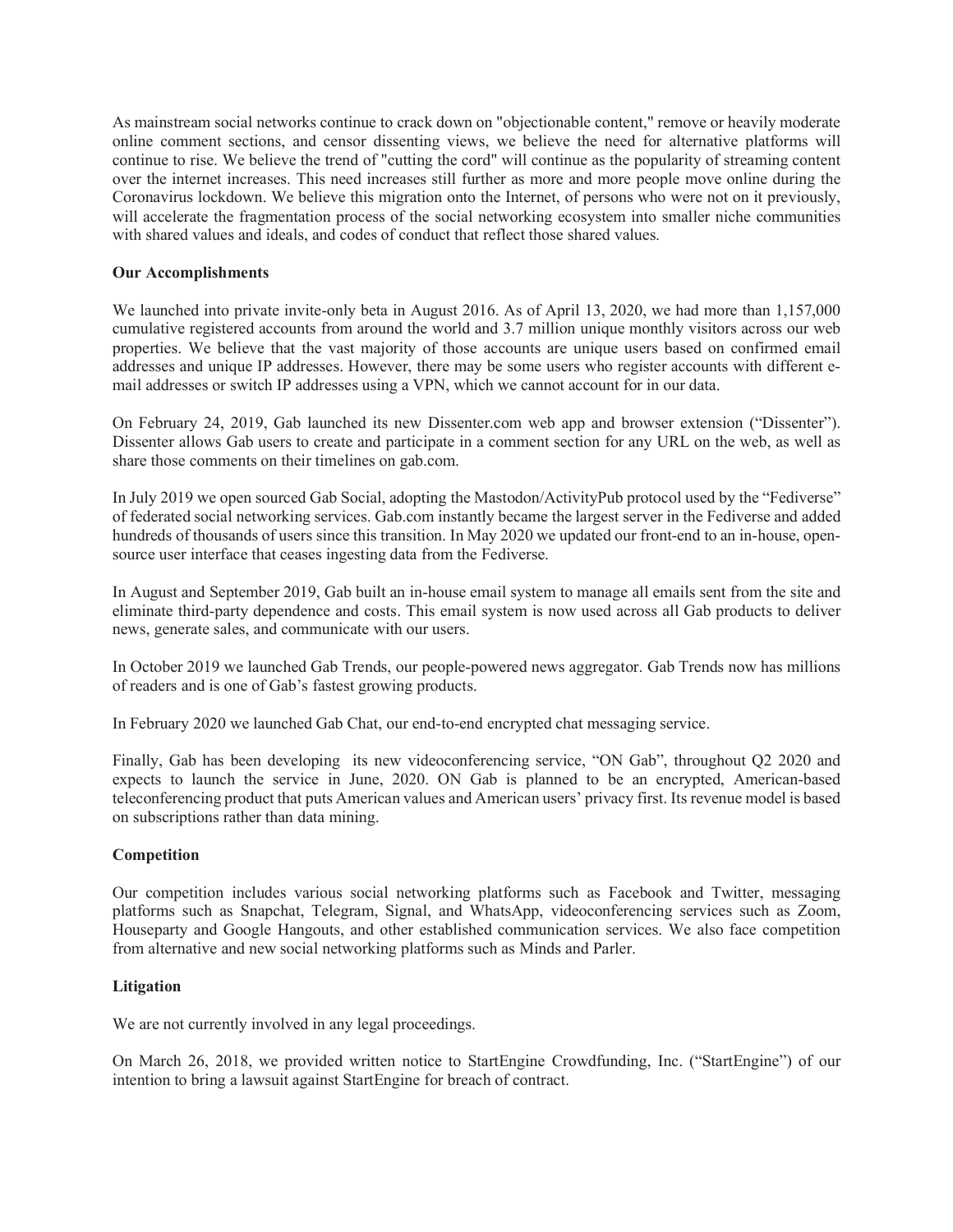### **Previous Offerings**

In 2017, we raised approximately \$1,070,000 through an offering under Regulation CF of the Securities Act, in connection with which we sold approximately 995,641 in shares of our Class A common stock for \$1.10 per share.

In November 2018, we closed a Regulation CF offering of Class B Common Stock designated "GAB Tokens", in which we sold 250,576 shares of Class B Common Stock for aggregate consideration of \$1,002,304.

In October 2019, we closed a private placement of securities pursuant to rule  $506(c)$  of Regulation D in which we sold 7,192 shares of Series A Preferred Stock for aggregate consideration of \$49,624.80.

In January 2020, we closed a convertible note for an aggregate consideration of \$250,000.

# **RISK FACTORS**

An investment in our shares involves a high degree of risk and many uncertainties. You should carefully consider the specific factors listed below, together with the other information included in this report, before purchasing our shares. If one or more of the possibilities described as risks below actually occur, our operating results and financial condition would likely suffer and the trading price, if any, of our shares could fall, causing investors to lose some or all of their investment. The following is a description of what we consider the key challenges and *material risks to our business and an investment in our securities.* 

# *We may not be able to obtain adequate financing to continue our operations.*

We may need to raise additional funds through the issuance of equity, equity-related, or debt securities in order to fund ongoing operations, continue research, development and design efforts, and otherwise grow our business. There can be no assurance that such financing will be available in sufficient amounts, when and if needed, on acceptable terms or at all. The precise amount and timing of the funding needs cannot be determined accurately at this time. If we are unable to raise the capital we need to grow our business it would have a material adverse effect on us.

Interest on debt securities could increase costs and negatively impact operating results. Preferred stock could be issued in series from time to time with such designations, rights, preferences, and limitations as needed to raise capital. The terms of preferred stock could be more advantageous to those investors than to the holders of our existing common stock. In addition, if we need to raise more equity capital from the sale of equity securities, institutional or other investors may negotiate terms at least as, and possibly more, favorable than the terms of your investment which could result in a dilution of your investment.

# We have a limited operating history and have yet to earn a substantial profit or substantial operating revenue, *which makes it difficult to accurately evaluate our business prospects.*

We have limited assets, a limited operating history, and minimal operating revenue to date. We are still working on developing various features of our platform. Thus, our proposed business is subject to all the risks inherent in new business ventures. The likelihood of success must be considered in light of the expenses, complications, and delays frequently encountered with the start-up of new businesses and the competitive environment in which start-up companies operate.

# **Risks of borrowing.**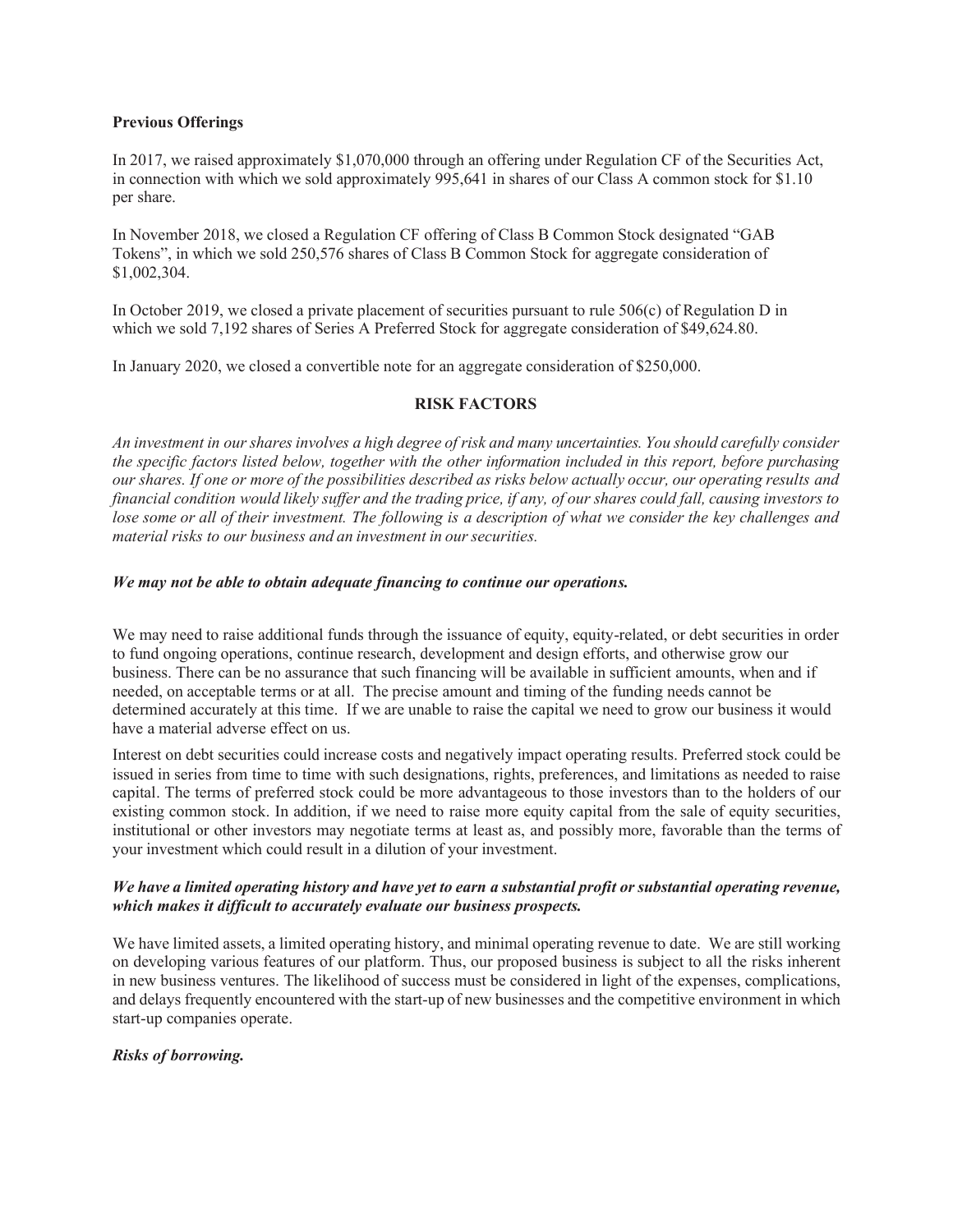We may have to seek loans from financial institutions. Typical loan agreements might contain restrictive covenants which may impair our operating flexibility. A default under any loan agreement could result in a charging order that would have a material adverse effect on our business, results of operations or financial condition.

# If we are unable to satisfy data protection, security, privacy, and other government- and industry-specific requirements, our growth could be harmed.

There are a number of data protection, security, privacy and other government- and industry-specific requirements, including those that require companies to notify individuals of data security incidents involving certain types of personal data. Security compromises could harm our reputation, erode user confidence in the effectiveness of our security measures, negatively impact our ability to attract new users, or cause existing users to stop using our Platform.

# Our decision to accept and hold cryptocurrency, such as Bitcoin, may subject us to exchange risk and  $additional$  tax and regulatory requirements.

We sometimes accept subscription fees for our Platform, in the form of Bitcoin. Cryptocurrencies are not considered legal tender or backed by any government, and have experienced price volatility, technological glitches and various law enforcement and regulatory interventions. We have exchange rate risk as the risks that regulatory or other developments may adversely affect the value of the cryptocurrency or cryptocurrencies we hold. The uncertainties regarding legal and regulatory requirements relating to cryptocurrencies or transactions utilizing cryptocurrencies, as well as potential accounting and tax issues, or other requirements relating to cryptocurrencies could have a material adverse effect on our business.

# Our financial statements include a going concern note.

Our ability to continue as a going concern for the next twelve months is dependent upon our ability to generate sufficient cash flows from operations to meet our obligations, and/or to obtain additional capital financing from our investors and/or third parties. No assurance can be given that we will be successful in these efforts. These factors, among others, raise substantial doubt about our ability to continue as a going concern for a reasonable period of time.

# $Product$  *improvements.*

In order to compete, we need to rapidly make updates to and enhance our product offerings as the market demands. The development of such updates and enhancements to our platform will require capital funding, expertise of management and time and effort in order to be successful. It is possible that one or more of these contemplated updates or enhancements may never be developed or released. Even if successfully developed and released, such updates or enhancements may not be successful and may not result in an increase in revenue.

# *Government regulation, legislation, and censorship.*

We are subject to local and international laws and regulations. Changes in current or future regulation or legislation could significantly increase the cost of operation, or even preclude it. An increase in government censorship of the internet could have a negative impact on our business.

We depend on certain third party providers, including web hosting providers, domain name registrars and payment processors, which have the right to terminate their services at any time. We have recently experienced *kervice terminations which have adversely affected our business, and have experienced difficulties finding* alternative providers. We could experience additional service disruptions in the future and may have difficulty *finding alternative providers.*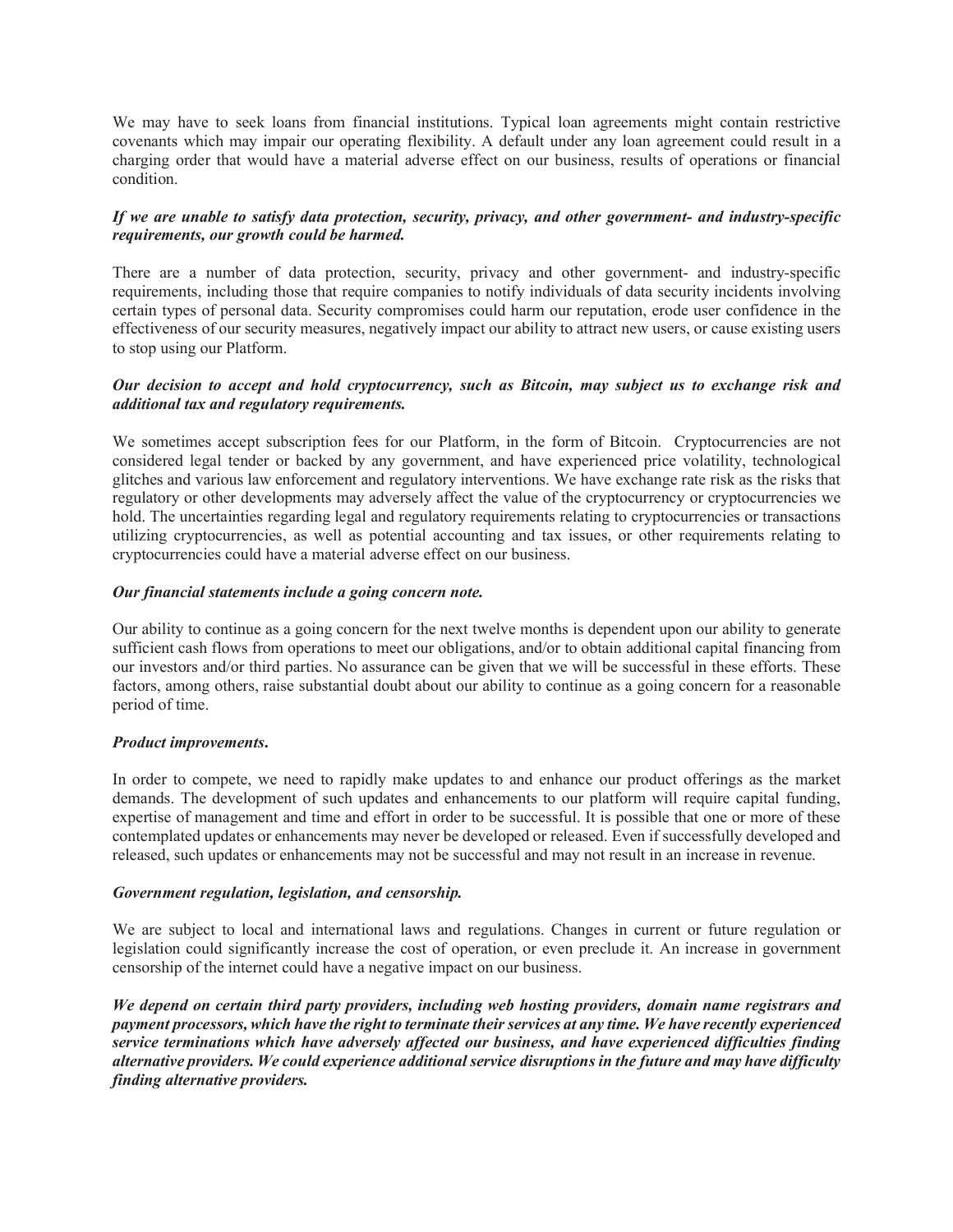We rely on third-party service providers to operate our business, including domain name registrars and payment processors which may terminate services at any time. Any interruption, downtime or cancelation of such thirdparty services could have a negative impact on our ability to operate our business. The inability to secure and maintain third party service relationships, including webhosting platforms and payment processing, in the future could lead to downtime of our website and applications and impact our ability to collect subscription fees from our customers, either of which could harm relationships with our customers and materially adversely affect our business, prospects and operating results.

Unless we become completely independent of third-party services, we remain subject to the risk that third-party providers will be unable to meet our needs. We have a plan to establish our own hosting platform, to mitigate potential downtime from the cancellation of services from third party hosting platforms. There is a risk we may be unable to do so at prices or costs that are favorable to us.

### **Breaches of our systems.**

Any breach of our systems, databases, or other information may have a significant legal and monetary impact on our business and reputation.

# *App store rejections.*

Despite the fact that Gab is a content-neutral platform which hosts user-generated content, and permits only content which is legal in the United States, we have been repeatedly rejected from Apple's App Store for what Apple deems to be "objectionable content." We were removed from Google's Play Store for mobile devices for what Google deems to be "hate speech." The impact of these actions by third-parties has had an impact on our ability to grow our community and business. We have made efforts to mitigate this risk with our Dissenter browser extension by ensuring that the browser extension downloaded by the Google Chrome store will not link to content which contains words on a list of approximately 20 highly offensive epithets. Despite these efforts, Google Chrome and Mozilla both removed the Dissenter extension from their Chrome Extension and Firefox Add-On stores on or around April 11, 2019, for purportedly breaking each store's terms of service.

While our Dissenter browser extension may be manually downloaded from the Google Chrome and Firefox stores, and may also be downloaded manually, and the browser may be downloaded manually via our own selfhosted app store, the additional steps required to manually download an application makes it more difficult to acquire customers. Manual download of our product is currently not available on iOS mobile devices except via Progressive Web App. Therefore, customers that desire to access our platform on iOS devices must take a few extra steps to obtain an app using their mobile web browser, which is currently less user-friendly than an in-store mobile application. Although we are taking steps to mitigate the impact of app store bans, to the extent that we are unable to place our software products on the Google Play Store or the Apple Store, it could have a negative impact on our ability to grow our business and user base.

### *We depend on certain key personnel.*

Our future success depends on the efforts of key personnel and consultants, especially our founder, Andrew Torba, and the need to attract and retain additional talent. The loss of services of any key personnel, or the inability to attract and retain additional talent, may have an adverse effect on our business. As a result of the controversial nature of our platform, we may have a difficult time attracting and retaining additional personnel, as such personnel may become the subject of personal harassment from activists and the mainstream media. There can be no assurance that we will be successful in attracting and retaining other personnel we require to successfully grow our business.

### *We are particularly susceptible to negative press.*

The company neither endorses nor condemns its users' speech. Our role is to act as a neutral platform for internet users around the world to express ideas, so long as their chosen form of expression is legal in the United States.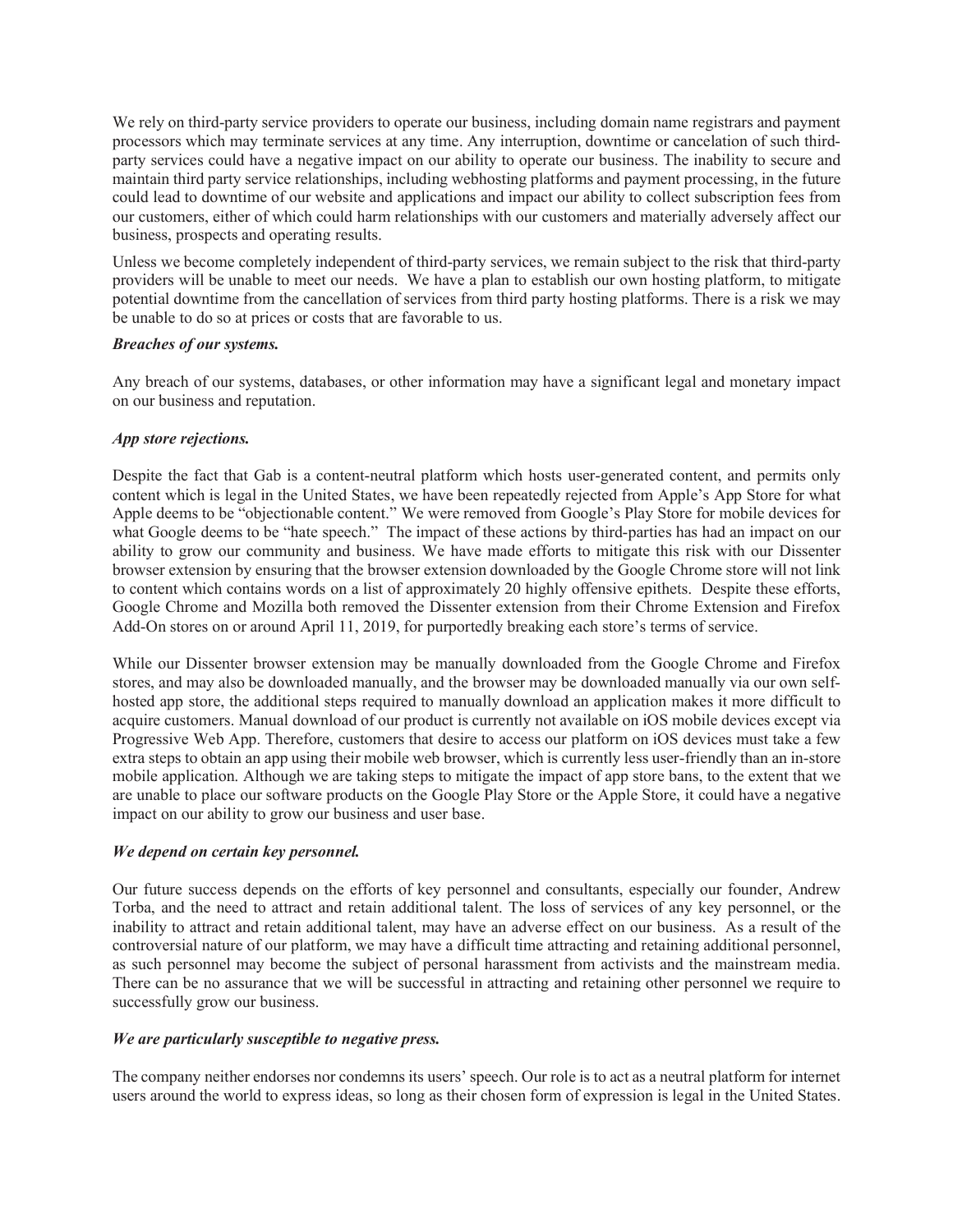Nevertheless, due to the controversial nature of postings that sometimes appear on our free speech platform which do not violate our terms of service, we are particularly susceptible to negative publicity. For example, as a result of postings on our platform made by the perpetrator of a mass casualty event in 2018, we and our founder received a significant amount of negative press. The negative press resulting from this incident and any negative press resulting from any future activities on our platform could have a material adverse impact on our business, including, but not limited to, a decrease in subscribers, potential bans of our platform in foreign jurisdictions, the loss of third party service providers such as web hosting services and payment services, on which the operation of our platform depends, as well as the inability to retract and retain talent.

### A majority of our Common Stock is owned by our CEO.

As of the date of this Annual Report, Andrew Torba, our sole officer and director, owns over 80% of the shares of our issued and outstanding Common Stock, and controls over 80% of our voting power. Therefore, Mr. Torba is able to control our management and affairs and most matters requiring stockholder approval, including, but not limited to, the election of directors and approval of significant corporate transactions. This concentration of ownership and voting power may have the effect of delaying or preventing a change in control, which may not be in the best interest of our other stockholders.

### *We are informed that the Attorney General of Pennsylvania's investigation of our company has ended.*

On November 5, 2018, we were served with a document subpoena from the Attorney General of the Commonwealth of Pennsylvania issued under the authority of 71 P.S. § 307-3, which provides the Bureau of Consumer Protection authority to investigate matters relating to commercial and trade practices, which subpoena we responded to on November 19, 2018. We do not believe we violated any laws. Statements from the Pennsylvania Attorney General's office reported in the Pittsburgh Post-Gazette on or about October 16, 2019, indicates that the probe into our company has been dropped.

# **REGULATORY INFORMATION**

The company has not previously failed to comply with the requirements of Regulation Crowdfunding.

The company is relying on the temporary final rules providing Relief for Form ID Filers and Regulation Crowdfunding and Regulation A Issuers Related to Coronavirus Disease 2019 (COVID-19). The company was unable to timely file due to reduced capacity of service providers assisting with the preparation of this report.

# **MANAGEMENT'S DISCUSSION AND ANALYSIS OF FINANCIAL CONDITION AND RESULTS OF OPERATION**

### **Overview**

Gab AI Inc., was incorporated on September 9, 2016, in the state of Delaware. Our headquarters are located in Clarks Summit, Pennsylvania. We offer a social network that empowers creators, supports free speech and defends the free flow of information online.

### **Results of Operation**

Revenue decreased from \$256,799 in 2018 to \$145,272 in 2019. Cost of revenue increased from \$147,774 in  $2018$  to \$178,580 in 2019. As a result, the company's gross profit of \$109,025 in 2018 fell to a gross loss of \$33,308 in 2019.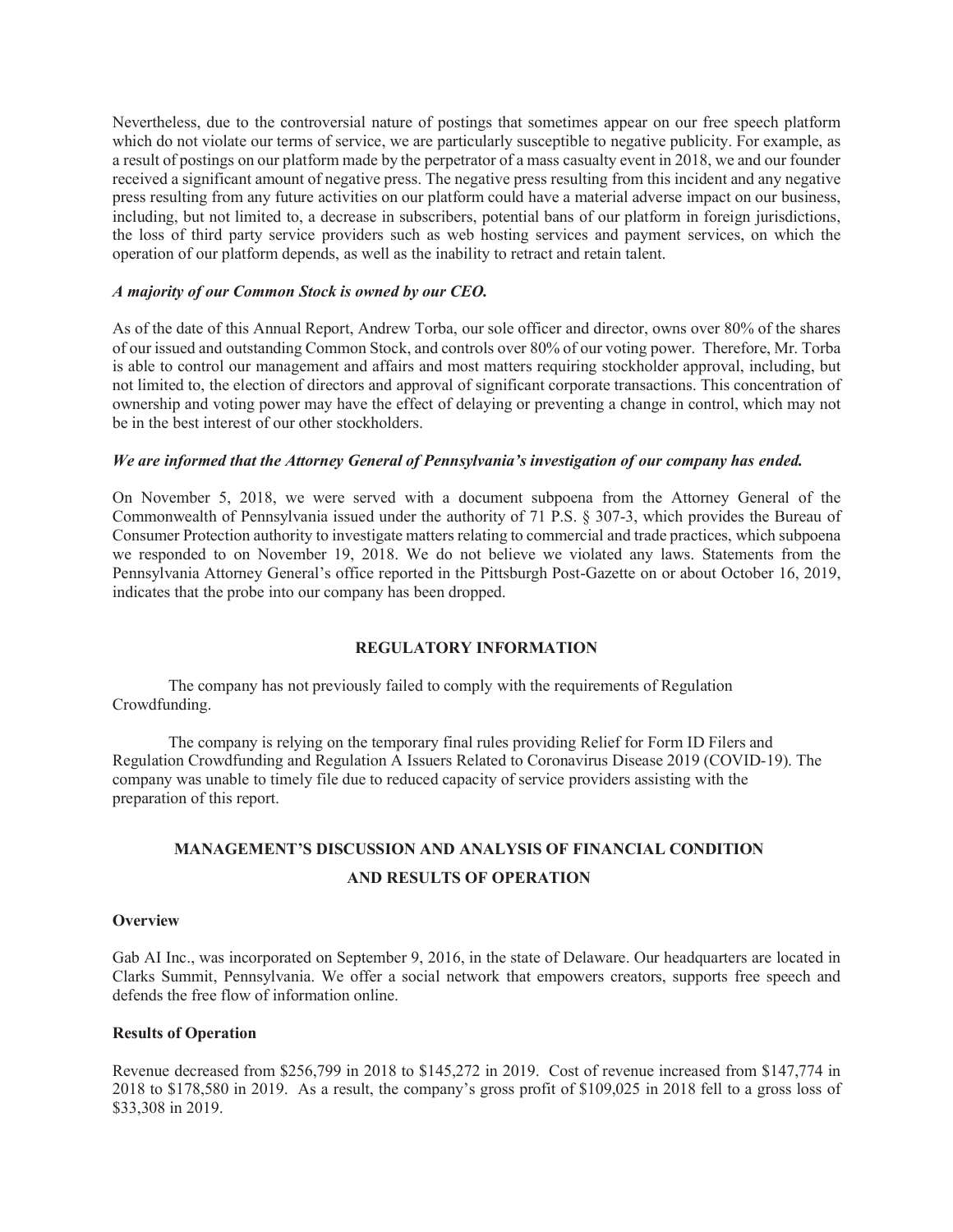Operating expenses increased from  $$518,517$  in 2018 to  $$717,767$  in 2019 due principally to an increase in general and administrative expenses from \$333,175 in 2018 to \$550,706 in 2019 related to higher payroll, accounting, legal, and contractor costs.

Other income decreased from \$18,966 in 2018 to \$0 in 2018, primarily due to lower donations. As a result of the foregoing, net loss increased from \$390,956 in 2018 to \$749,862 in 2019.

# **Liquidity and Capital Resources**

Since our inception, we have relied on donations made by our users and advances from one of our founders for working capital. In 2017, we raised approximately \$1,070,000 through an offering under Regulation CF of the Securities Act, in connection with which we sold 995,641 shares of our common stock. In November 2018, we also closed a Regulation CF offering of Class B Common Stock for \$4.00 per Share, in which we sold 250,576 shares of Class B Common Stock in exchange for \$1,002,304. In October 2019, we closed a private placement of securities pursuant to rule  $506(c)$  of Regulation D in which we sold 7,192 shares of Series A Preferred Stock for aggregate consideration of  $$49,624.80$ . In January 2020 we issued a convertible note for  $$250,000$ .

As of December 31, 2019, we had \$31,255 in cash, primarily as a result of funds received in connection with revenue and recent closing of an investment round for Series A Preferred Stock. We had an accumulated deficit of \$1,331,413 as of December 31, 2019. We expect to incur additional costs for the development and maintenance of our networking platform, along with general operations. We intend to continue funding our operations through revenue, donations, and additional debt and equity financing.

As a result of certain postings on our platform posted by the perpetrator of a mass casualty event, on October 27, 2018 and November 7, 2018, two of our payment processors terminated their services with us. This resulted in an approximately 90% decline in payments for our subscription services. For most of 2019 we were unable to obtain payment processing services. Payment processing services were restored in November, 2019. The loss of approximately nine months of payment processing services resulted in a substantial decline in our revenue for 2019. In future, an inability to secure and maintain webhosting platforms and payment processing could lead to downtime of our website and applications and impact our ability to collect subscription fees from our customers, either of which could harm relationships with our customers and materially adversely affect our business, prospects and operating results.

### **Cash Flow**

The following table summarizes selected items in our Statements of Cash Flows for the years ended December 31, 2019 and 2018:

|                                 |    | <b>Year Ended</b><br>December 31, |              |           |  |  |  |
|---------------------------------|----|-----------------------------------|--------------|-----------|--|--|--|
|                                 |    |                                   |              |           |  |  |  |
|                                 |    | 2019                              |              | 2018      |  |  |  |
| Net cash (used in) provided by: |    |                                   |              |           |  |  |  |
| Operating activities            | \$ | (808, 995)                        | <sup>S</sup> | (371,962) |  |  |  |
| Investing activities            | \$ | (11, 929)                         | <sup>S</sup> | (340,985) |  |  |  |
| Financing activities            | \$ | 166,140                           | S            | 761,695   |  |  |  |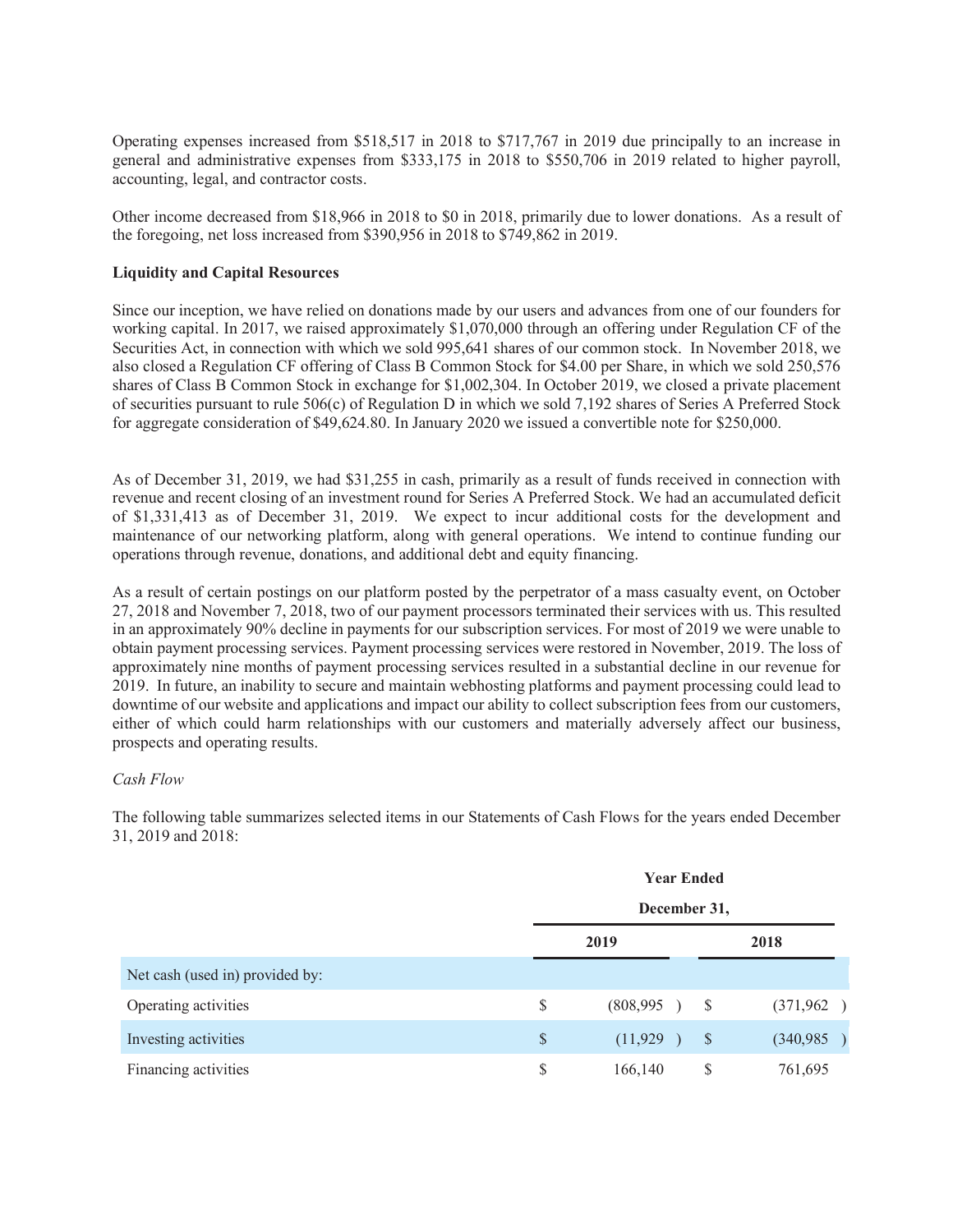### *<u>Operating</u> Activities*

Cash used in operating activities increased to \$808,995 from \$371,962 for the years ended December 31, 2019 and 2018, respectively. The increase in cash used in operating activities was primarily due to a higher net loss and changes in working capital usage.

### **Investing Activities**

Cash used in investing activities decreased to \$11,589 from \$340,985 for the years ended December 31, 2019 and 2018, respectively. The decrease in cash used in investing activities was due to the comparatively lower expense involved in the acquisition of additional web domains we purchased in 2019 such as dissenter.com and gabtrends.com.

### **Financing Activities**

Cash provided by financing activities decreased to  $$166,140$  from  $$761,695$  for the years ended December 31, 2019 and 2018, respectively. The decrease in cash provided by financing activities was primarily due to the fact that the company engaged in less financing activity in 2019 than in previous years.

### **Off-Balance Sheet Arrangements**

We have no off-balance sheet arrangements, including arrangements that would affect the liquidity, capital resources, market risk support, and credit risk support or other benefits.

### **Plan of Operations**

Throughout 2020, we intend to continue to build and improve our core Gab platform, community, and the business model of GabPro, including conducting market research into different protocols and application frameworks and technologies to support alternative in-house infrastructure. We anticipate that we will need \$750,000, in addition to our current cash on hand, to complete our milestones. The extent to which we will be able to raise sufficient funds to achieve the milestones outlined above is dependent to a significant extent upon the funds we are able to raise from third party investors. If we do not raise a sufficient amount of funds from third party investors, we may not incur all the costs or complete all the milestones outlined below.

| <b>Estimated Completion</b><br><b>Date</b> | Task                                                                                                                                                                                                                                                                     | <b>Estimated</b><br>Cost |
|--------------------------------------------|--------------------------------------------------------------------------------------------------------------------------------------------------------------------------------------------------------------------------------------------------------------------------|--------------------------|
| Q <sub>2</sub> -20 <sub>20</sub>           | Complete and deploy upgraded user interface for Gab Social.<br>$\bullet$<br>Complete port of existing Gab Social infrastructure away from<br>$\bullet$<br>Mastodon architecture onto in-house FOSS architecture.<br>Launch ONGab videoconferencing service.<br>$\bullet$ | \$250,000                |
| O-3 2020                                   | Develop mobile app solutions for ONGab.<br>Begin developing advertising platform for Gab web properties.<br>Expand sales team for GabPro offerings.                                                                                                                      | \$250,000                |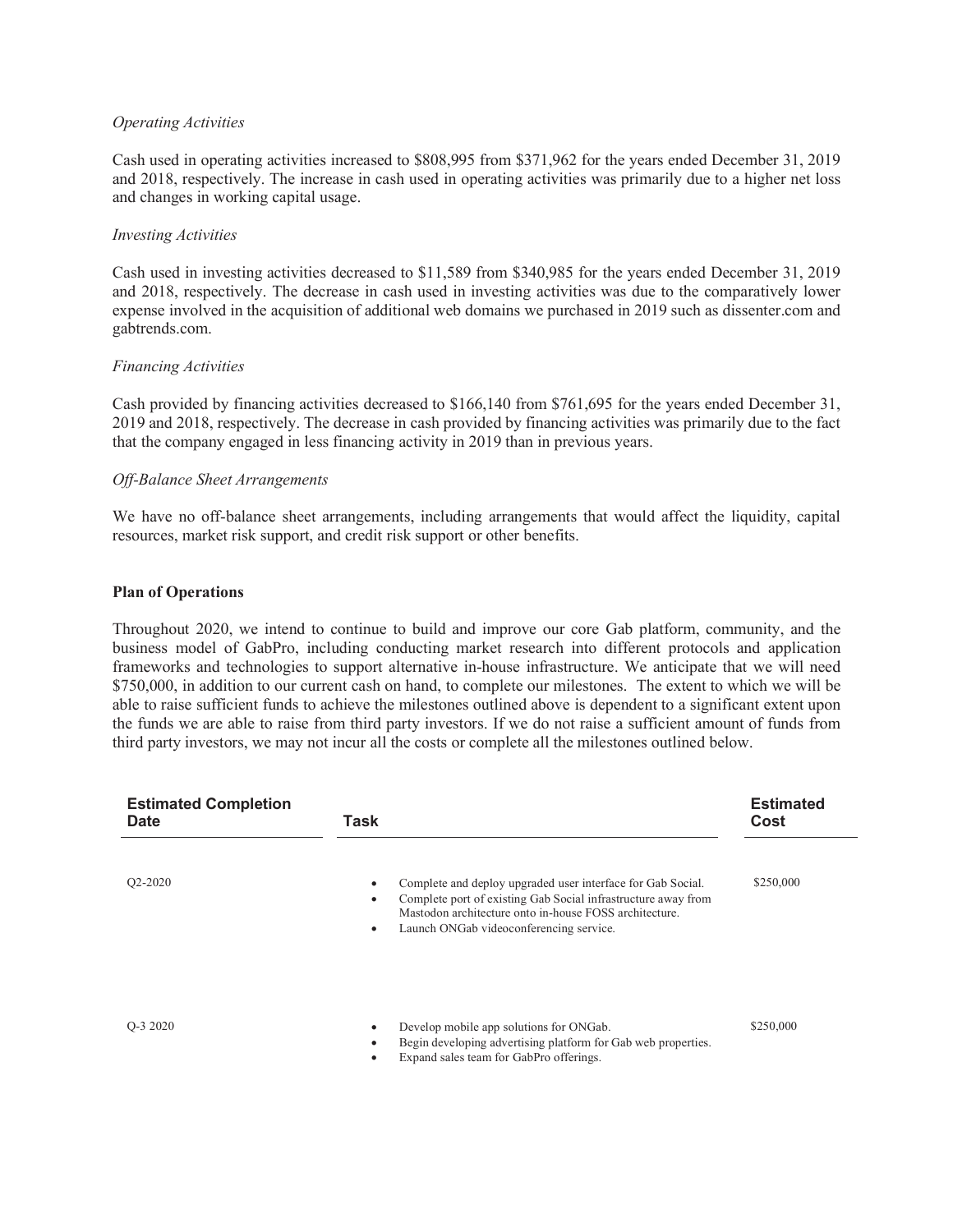\$500,000 Continue refining core offerings and scaling advertising  $\bullet$ platform.

 $Q - 42020$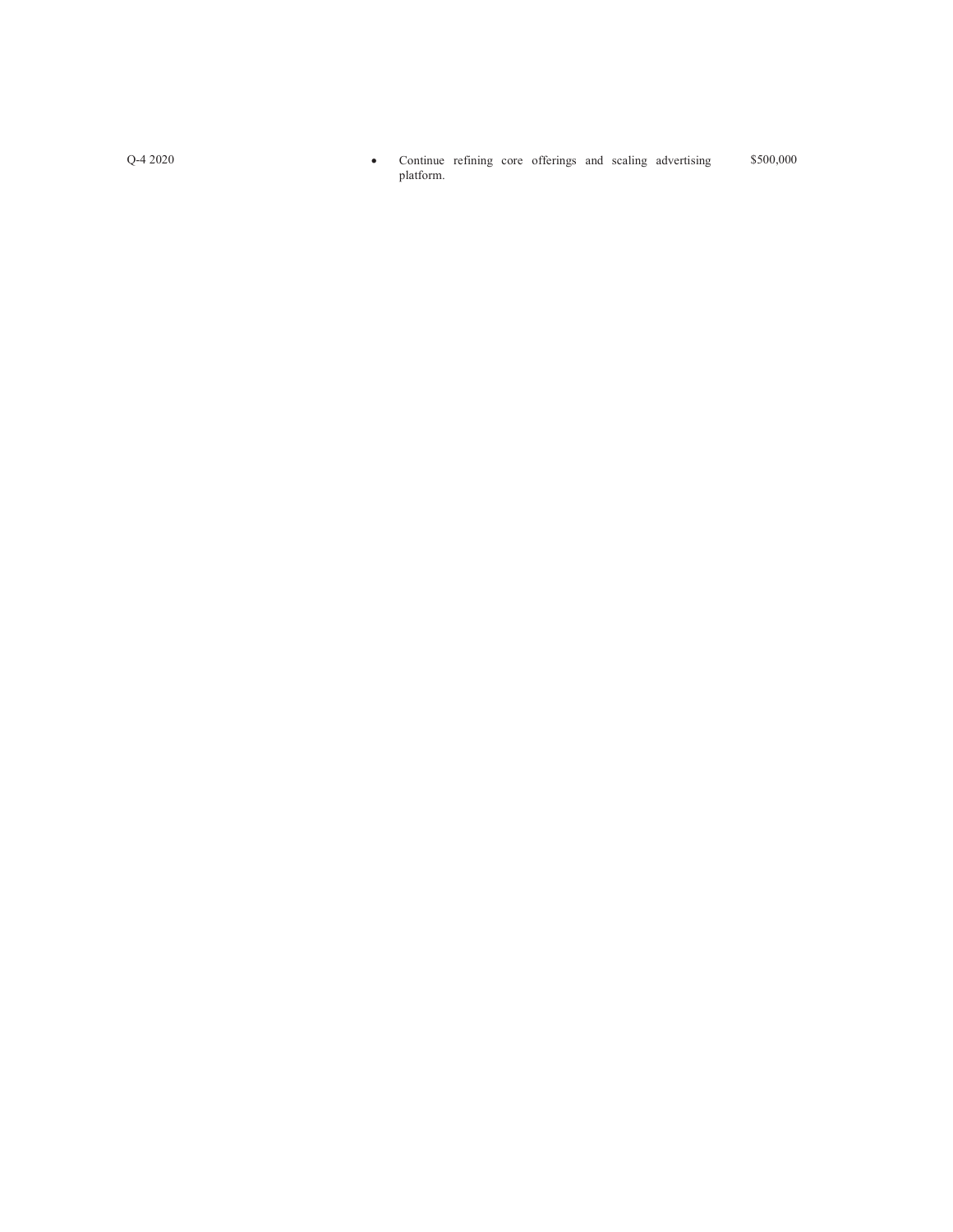### **DIRECTORS, EXECUTIVE OFFICERS AND SIGNIFICANT EMPLOYEES**

The following table sets forth information about our executive officers and directors.

| <b>Name</b>    | <b>Position</b>                                                                    | <b>Term of Offi</b><br><b>ce</b>  |
|----------------|------------------------------------------------------------------------------------|-----------------------------------|
|                |                                                                                    |                                   |
| Andrew Torba   | <b>Chief Executive Officer, Chief Financial</b><br>Officer, Secretary and Director | September<br>$9,2016-$<br>Present |
| Robert Colbert | <b>Chief Technology Officer</b>                                                    | March 1,<br>$2019 -$<br>Present   |

There are no arrangements or understandings between our executive officers and directors and any other persons pursuant to which the executive officer or director was selected to act as such. There are no family relationships between any director or executive officer.

Andrew Torba has served as our Chief Executive Officer, Chief Financial Officer, Secretary and sole director, since our inception in September 2016. He leads our product and company vision, marketing, operations, and monetization. Prior to founding Gab AI Inc., Mr. Torba co-founded AutomateAds.com (Kuhcoon Inc,), a social media advertising technology startup, serving as the CEO between October 2011 and August 2016 and led the company through Y Combinator in 2015 as well as seed stage financing.

Robert Colbert has served as Gab AI Inc.'s Chief Technology Officer for Gab AI Inc since March 2019. Between November 2018, and March, 2019, he served as an Independent Contractor for Gab AI, Inc., where he was responsible for creating several products and migrating Gab to the HYDRA software architecture. Between June 2018 and November, 2018, he served as Lead Developer for the SCOREX, Inc., where he was responsible for architecting, implementing, and supporting the server systems for the SCOREX. Between June 2017 and June, 2018, he served as Chief Technology Officer for pontemedium.com, where he was responsible for building proprietary social media solutions focused on news, Twitter, and social media analytics. Between May 2017 and July 2017, he served as CTO/Platform Architect for Disobedient Media, where he was responsible for optimizing the company's publishing tools and building custom news publishing solutions.

# **PRINCIPAL SECURITY HOLDERS**

Set forth below is information regarding the beneficial ownership of our common stock (which includes our Class A Shares and Class B Common Stock), as of April 1, 2020, by (i) each person whom we know owned, beneficially, more than 10% of the outstanding common stock, and (ii) all of the current officers and directors as a group. We believe that, except as noted below, each named beneficial owner has sole voting and investment power with respect to the shares listed. Unless otherwise indicated herein, beneficial ownership is determined in accordance with the rules of the Securities and Exchange Commission, and includes voting or investment power with respect to shares beneficially owned.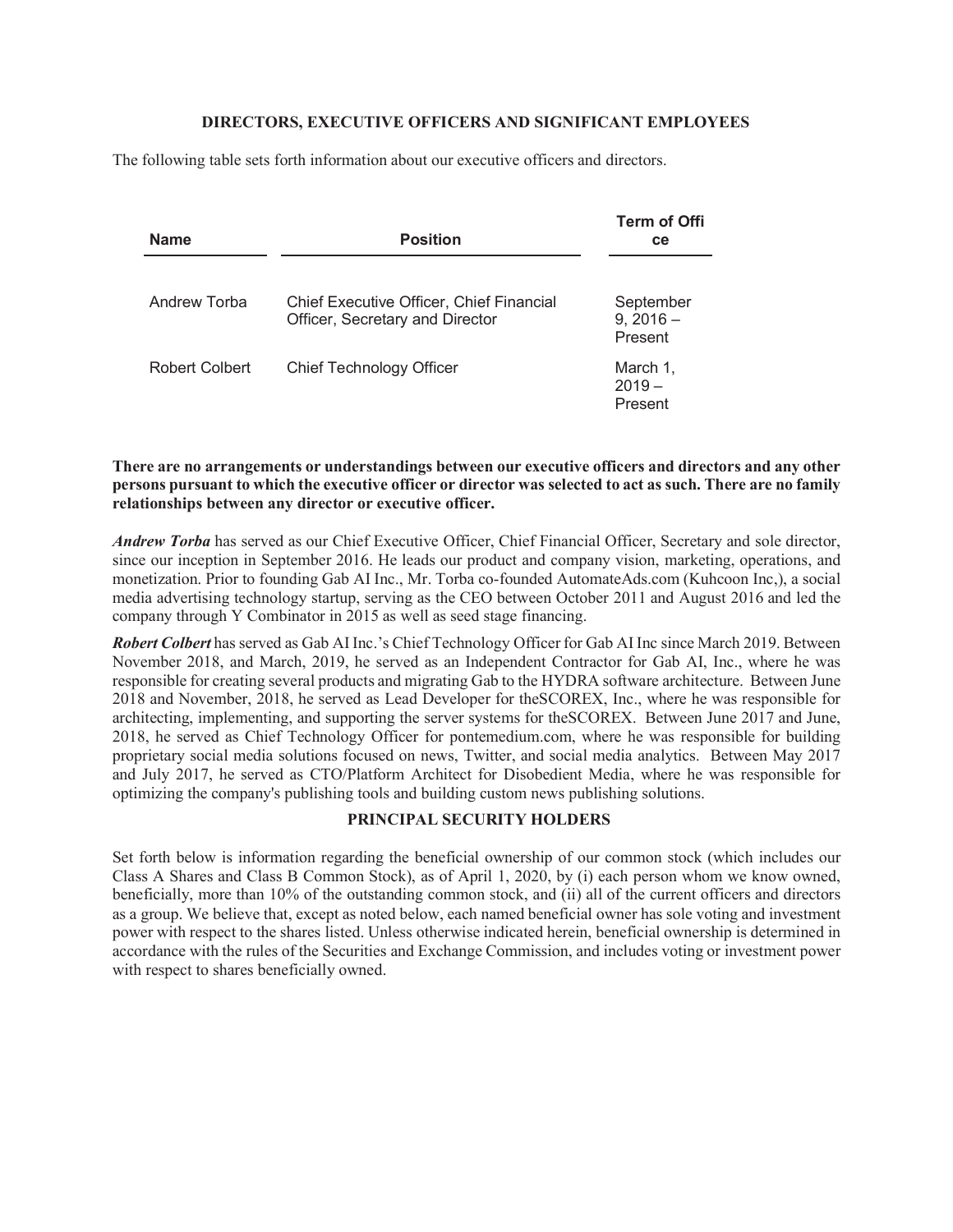| Title of clas<br>s                | Name and address<br>οf<br>beneficial owner             | Amount an<br>d<br>nature of<br><b>Beneficial</b><br>ownership | <b>Amount and natu</b><br>re<br>of beneficial<br>ownership<br>acquirable | <b>Percent of clas</b><br>s  |
|-----------------------------------|--------------------------------------------------------|---------------------------------------------------------------|--------------------------------------------------------------------------|------------------------------|
| Class A<br>Common<br><b>Stock</b> | Andrew Torba                                           | 6,000,00                                                      | 0                                                                        | 85.77<br>$^{\circ}$          |
|                                   |                                                        |                                                               |                                                                          |                              |
| Class A<br>Common<br><b>Stock</b> | All directors and<br>officers as a group<br>(1 person) | 6,000,00                                                      | 0                                                                        | $\mathbf{o}_{\ell}$<br>85.77 |

### **RELATED PARTY TRANSACTIONS**

In August 2016, Andrew Torba, our Chief Executive Officer, Chief Financial Officer, Secretary, Director and majority stockholder, loaned us \$5,000. The loan accrued no interest and was repaid in July 2017.

## **OUR SECURITIES**

Our authorized capital stock consists of  $14,000,000$  shares of common stock, consisting of  $11,725,000$  shares of voting common stock, \$0.0001 par value per share designated as "Class A Voting Common Stock" ("Class A **Common Stock**"), 275,000 shares of Class B non-voting common stock, \$0.0001 par value per token, designated as "GAB Tokens," (referred to variously as "Class B Common Stock" or "GAB Tokens"), and Two Million  $(2,000,000)$  shares of non-voting common stock, par value \$0.0001 per share, designated as "Class C Common" **Stock**" (the "Class C Common Stock, and sometimes together with the Class A Common Stock and the Class B Common Stock, the "Common Stock"), and 4,000,000 shares of preferred stock, 1,500,000 shares of which are designated as "Series A Preferred Stock" ("Series A Preferred Stock," and sometimes together with the Common Stock, the "Capital Stock"). As of April 17, 2020, we had 6,995,641 shares of Class A Common Stock outstanding, 251,040 shares of Class B Common Stock outstanding, no shares of Class C Common Stock outstanding, and 7,192 shares of Series A Preferred Stock outstanding. We also have an outstanding warrant to purchase 50,000 shares of Class A Common Stock having an exercise price of \$2.09 per share, and outstanding options to purchase 572,486 shares of Class A Common Stock having an exercise price of \$0.157 per share.

Subject to any rights, preferences and privileges granted to the holders of Series A Preferred Stock and that may be granted to any holders of preferred stock that may in the future be authorized and issued, the holders of Class B Shares, together with the holders of Class A Shares, are entitled to receive pro rata dividends, if any, declared by our board of directors out of legally available funds. Upon our liquidation, dissolution or winding-up, and subject to any rights, preferences and privileges that may be granted to any holders of preferred stock that may in the future be authorized and issued, the holders of Class B Shares, together with the holders of Class A Shares, are entitled to share ratably in all assets that are legally available for distribution. For purposes of clarity, in connection with any dividends, liquidation, dissolution or winding up of the Company, each Class B Share shall be entitled to receive the same dividend or distribution to which each share of Class A Common Stock is entitled to receive.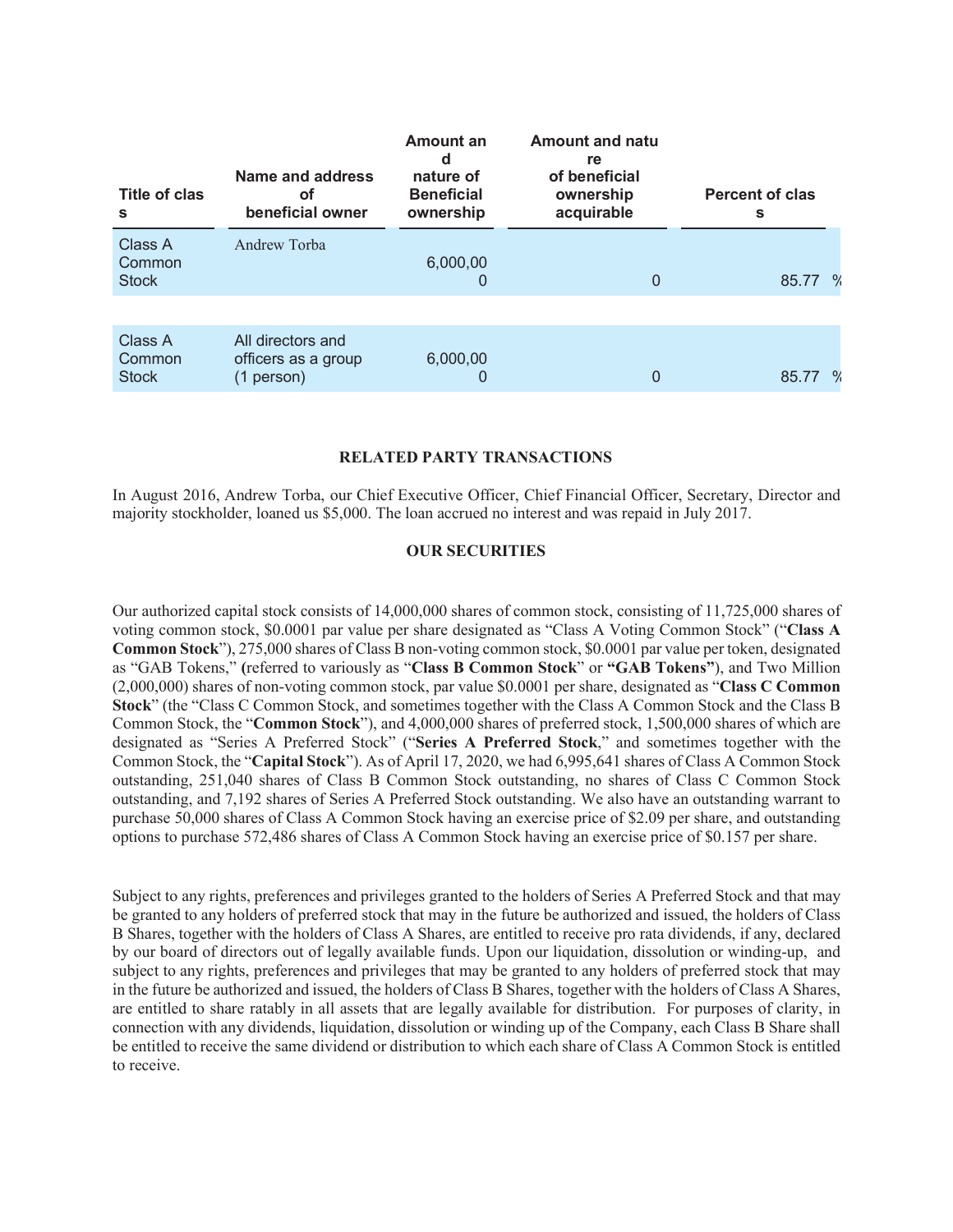The holders of our Class B Shares and Class A Shares have no preemptive, subscription, redemption or conversion rights.

The holders of Class A Shares are entitled to one vote per share. The holders of Class B Shares have no voting rights.

### **What it means to be a minority holder**

As a minority holder you will have limited ability, if at all, to influence our policies or any other corporate matter, including the election of directors, changes to our company's governance documents, additional issuances of securities, company repurchases of securities, a sale of the company or of assets of the company or transactions with related parties.

# $Dilution$

Investors should understand the potential for dilution. The investor's stake in a company could be diluted due to the company issuing additional shares. In other words, when the company issues more shares, the percentage of the company that you own will decrease, even though the value of the company may increase. You will own a smaller piece of a larger company. This increase in number of shares outstanding could result from a stock offering (such as an initial public offering, another crowdfunding round, a venture capital round or angel investment), employees exercising stock options, or by conversion of certain instruments (e.g. convertible notes, preferred shares or warrants) into stock.

If we decide to issue more shares, an investor could experience value dilution, with each share being worth less than before, and control dilution, with the total percentage an investor owns being less than before. There may also be earnings dilution, with a reduction in the amount earned per share (though this typically occurs only if we offer dividends, and most early stage companies are unlikely to offer dividends, preferring to invest any earnings into the company).

The type of dilution that hurts early-stage investors most occurs when the company sells more shares in a "down" round," meaning at a lower valuation than in earlier offerings. If you are making an investment expecting to own a certain percentage of the company or expecting each share to hold a certain amount of value, it's important to realize how the value of those shares can decrease by actions taken by the company. Dilution can make drastic changes to the value of each share, ownership percentage, voting control, and earnings per share.

# **RESTRICTIONS ON TRANSFER**

The common stock sold in the Regulation CF offering, may not be transferred by any purchaser, for a period of one-year beginning when the securities were issued, unless such securities are transferred:

- $(1)$  to the Company;
- $(2)$  to an accredited investor;
- $(3)$ as part of an offering registered with the SEC; or
- $(4)$  to a member of the family of the purchaser or the equivalent, to a trust controlled by the purchaser, to a trust created for the benefit of a member of the family of the purchaser or the equivalent, or in connection with the death or divorce of the purchaser or other similar circumstance.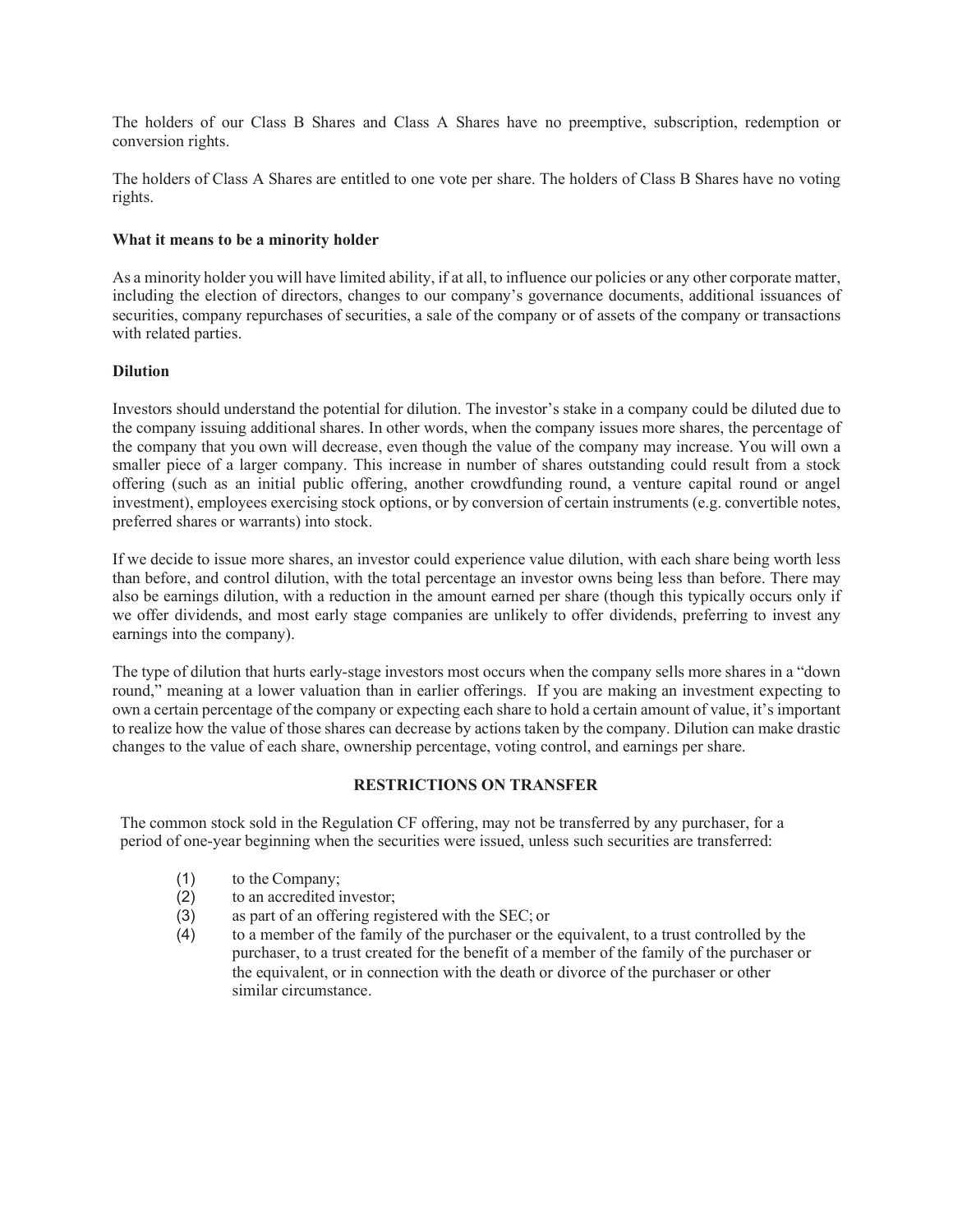# **SIGNATURES**

Pursuant to the requirements of Sections  $4(a)(6)$  and  $4A$  of the Securities Act of 1933 and Regulation Crowdfunding ( $\S$  227.100-503), the issuer certifies that it has reasonable grounds to believe that it meets all of the requirements for filing on Form C and has duly caused this Form to be signed on its behalf by the duly authorized undersigned, on April 20, 2020.

# **GAB AI INC.**

By s/ Andrew Torba

Name: Andrew Torba

Title: Chief Executive Officer

# **CERTIFICATION**

I, Andrew Torba, Chief Executive Officer of GAB AI Inc., hereby certify that the financial statements of GAB AI Inc. included in this Report are true and complete in all material respects.

### **GAB AI INC.**

/s/ Andrew Torba

Andrew Torba Chief Executive Officer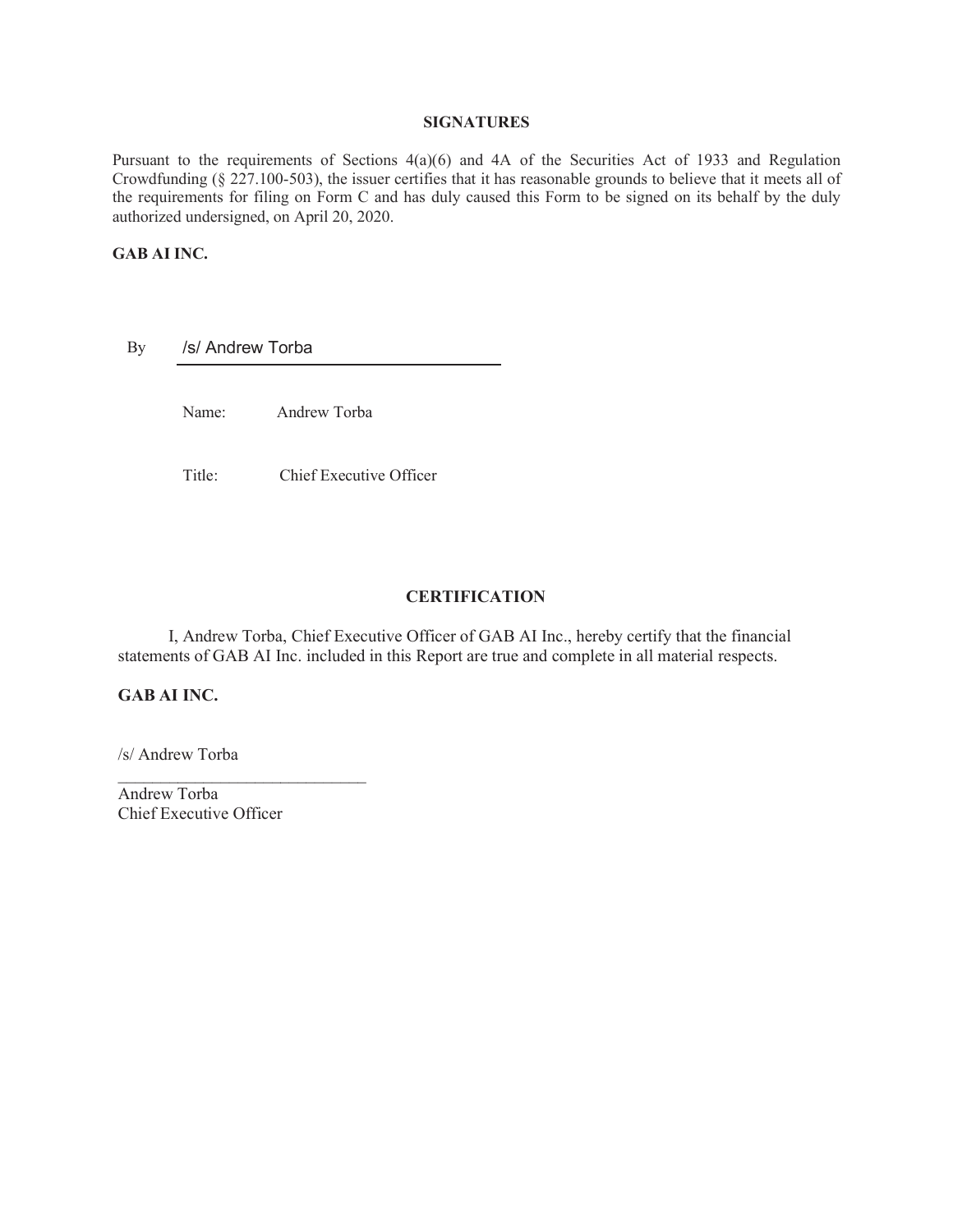# Exhibit A

### **FINANCIAL STATEMENTS**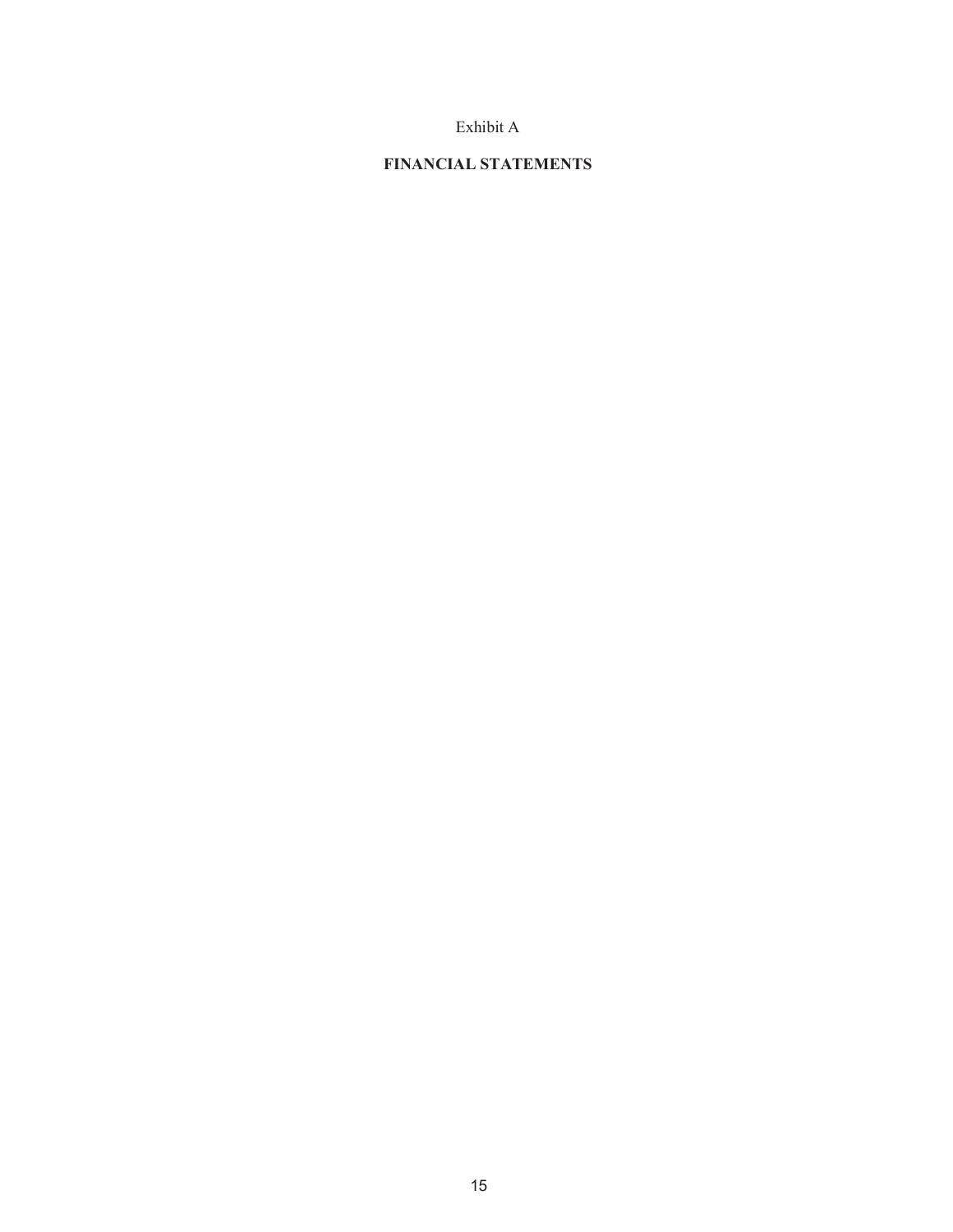# **GAB AI INC.**

# **FINANCIAL STATEMENTS (UNAUDITED)**

**AS OF AND FOR THE YEARS ENDED DECEMBER 31, 2019 AND 2018**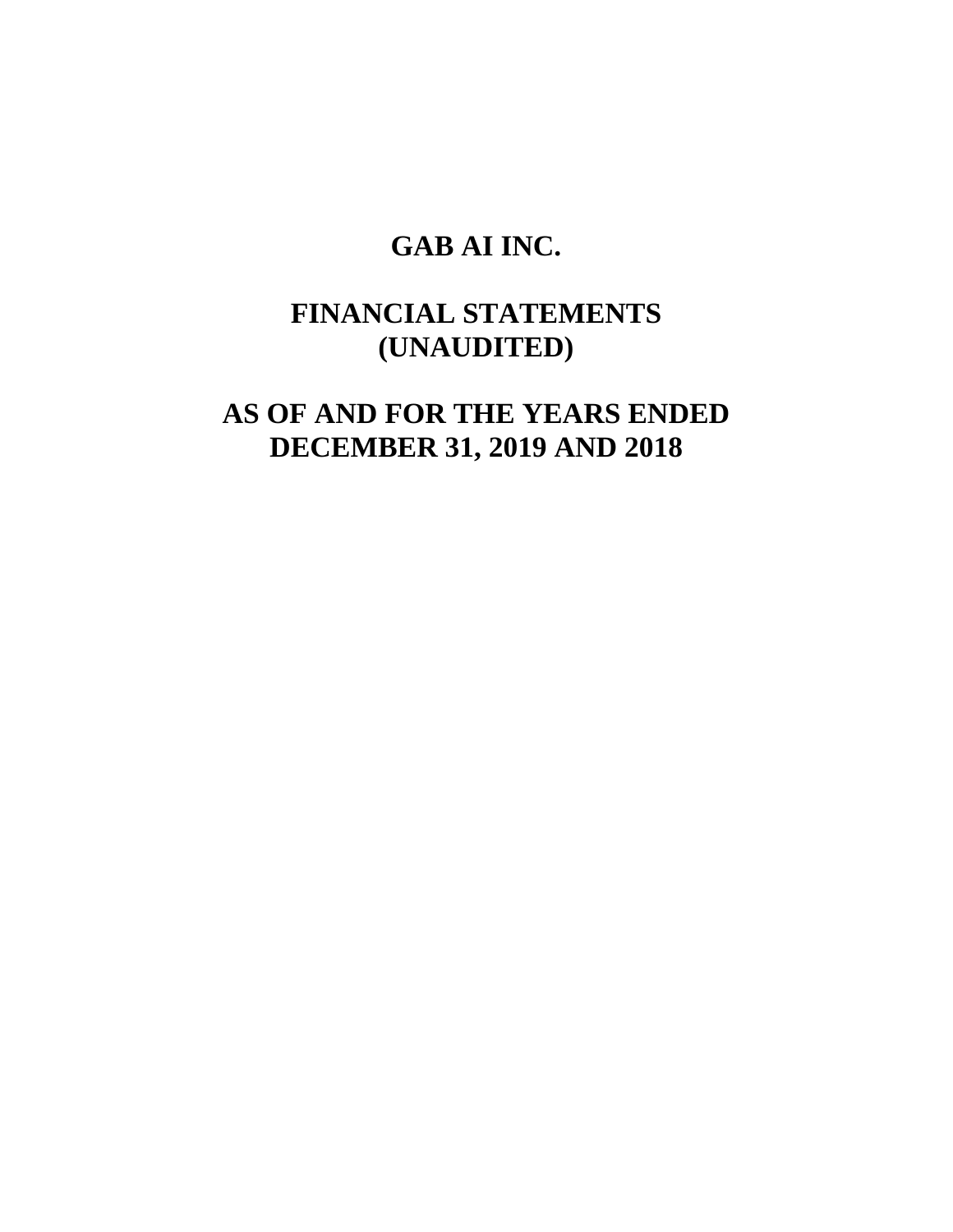#### **GAB AI INC. FOR THE YEARS ENDED DECEMBER 31, 2019 AND 2018 TABLE OF CONTENTS**

|                                      | PAGE |
|--------------------------------------|------|
| <b>Balance Sheets</b>                |      |
| <b>Statements of Operations</b>      |      |
| <b>Statements of Cash Flows</b>      |      |
| Statements of Stockholders' Equity   |      |
| <b>Notes to Financial Statements</b> |      |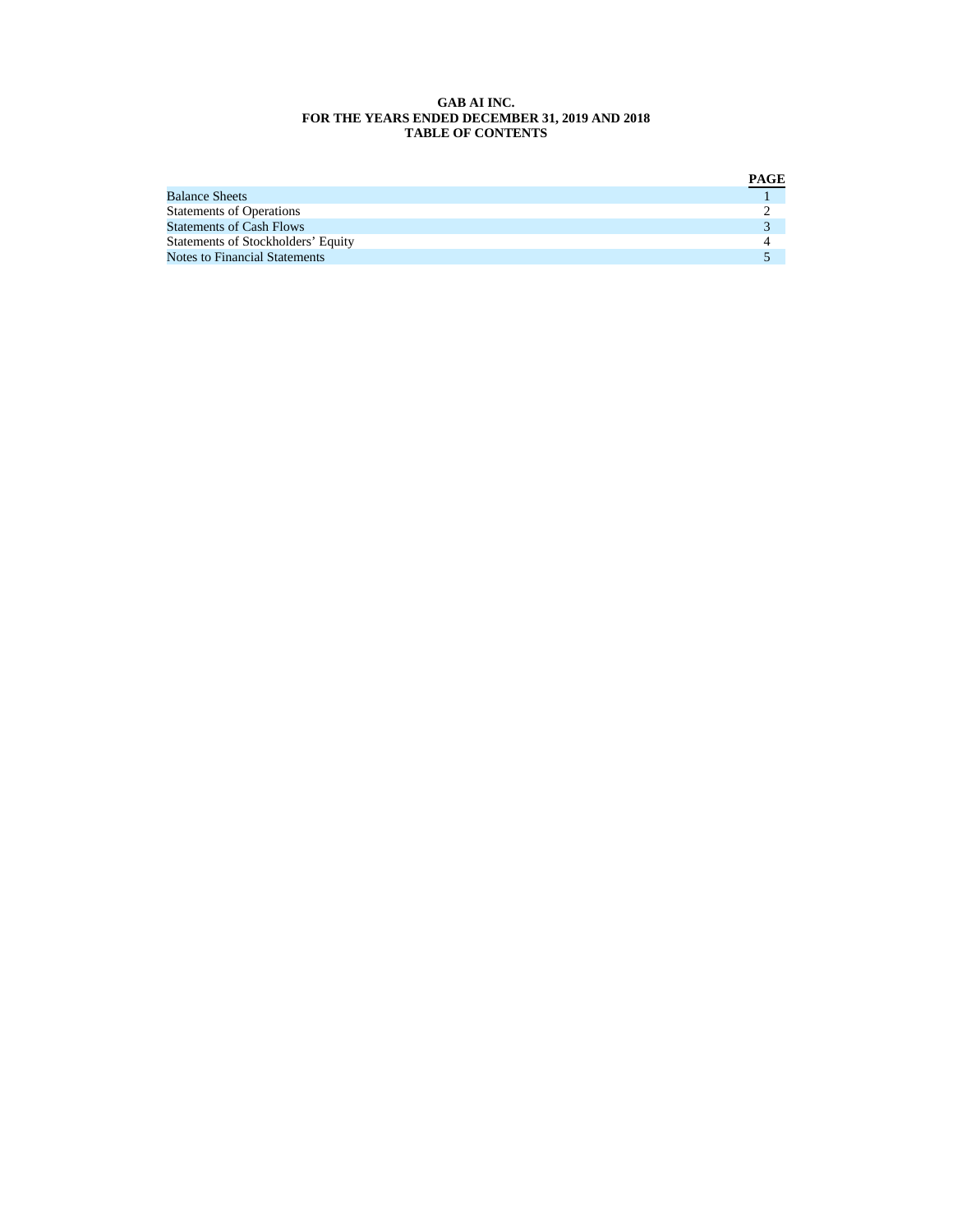#### **GAB AI INC. BALANCE SHEETS (UNAUDITED)**

|                                                               | <b>December 31, 2019</b> | December 31, 2018 |            |  |
|---------------------------------------------------------------|--------------------------|-------------------|------------|--|
| <b>ASSETS</b>                                                 |                          |                   |            |  |
|                                                               |                          |                   |            |  |
| <b>Current Assets</b>                                         |                          |                   |            |  |
| Cash                                                          | \$<br>31,255             | \$                | 686,039    |  |
| Restricted cash                                               | 9.891                    |                   |            |  |
| Prepaid expenses                                              | 600                      |                   | 600        |  |
| Deferred offering costs                                       | 150,000                  |                   | 150,000    |  |
| Other receivables                                             | 8,530                    |                   |            |  |
| Other current assets                                          | 27,710                   |                   | 4.299      |  |
| <b>Total Current Assets</b>                                   | 227,986                  |                   | 840,938    |  |
|                                                               |                          |                   |            |  |
| <b>Noncurrent Asset</b>                                       |                          |                   |            |  |
| Fixed assets                                                  | 2,410                    |                   | 2,175      |  |
| Intangible assets                                             | 365,834                  |                   | 355,494    |  |
| <b>Total Assets</b>                                           | \$<br>596,230            | \$                | 1,198,607  |  |
|                                                               |                          |                   |            |  |
| <b>LIABILITIES AND STOCKHOLDERS' EQUITY</b>                   |                          |                   |            |  |
|                                                               |                          |                   |            |  |
| <b>Current Liabilities</b>                                    |                          |                   |            |  |
| Accounts payable                                              | \$<br>3,665              | \$                | 165        |  |
| <b>Accrued liabilities</b>                                    | 1,756                    |                   |            |  |
| Deferred revenue                                              | 28,181                   |                   | 52,092     |  |
| <b>Total Current Liabilities</b>                              | 33,602                   |                   | 52,257     |  |
|                                                               |                          |                   |            |  |
| Commitments and Contingencies (Note 4)                        |                          |                   |            |  |
|                                                               |                          |                   |            |  |
| Stockholders' Equity                                          |                          |                   |            |  |
| Class A voting common stock, par value \$0.0001; 12,000,000   |                          |                   |            |  |
| shares authorized; 6,995,641 shares issued and outstanding as |                          |                   |            |  |
| of December 31, 2019                                          | 700                      |                   | 722        |  |
| Class B non-voting common stock, par value \$0.0001;          |                          |                   |            |  |
| 8,000,000 shares authorized; 261,317 shares issued and        |                          |                   |            |  |
| outstanding as of December 31, 2019                           | 26                       |                   | 25         |  |
| Series A preferred stock; 1,500,000 shares authorized; 7,192  |                          |                   |            |  |
| shares issued and outstanding as of December 31, 2019         | 49,144                   |                   |            |  |
| Additional paid-in capital                                    | 1,844,171                |                   | 1,827,389  |  |
| Subscription receivable                                       |                          |                   | (100, 213) |  |
| Accumulated deficit                                           | (1,331,413)              |                   | (581, 573) |  |
| Total Stockholders' Equity                                    | 562,628                  |                   | 1,146,350  |  |
| Total Liabilities and Stockholders' Equity                    | \$<br>596,230            | \$                | 1,198,607  |  |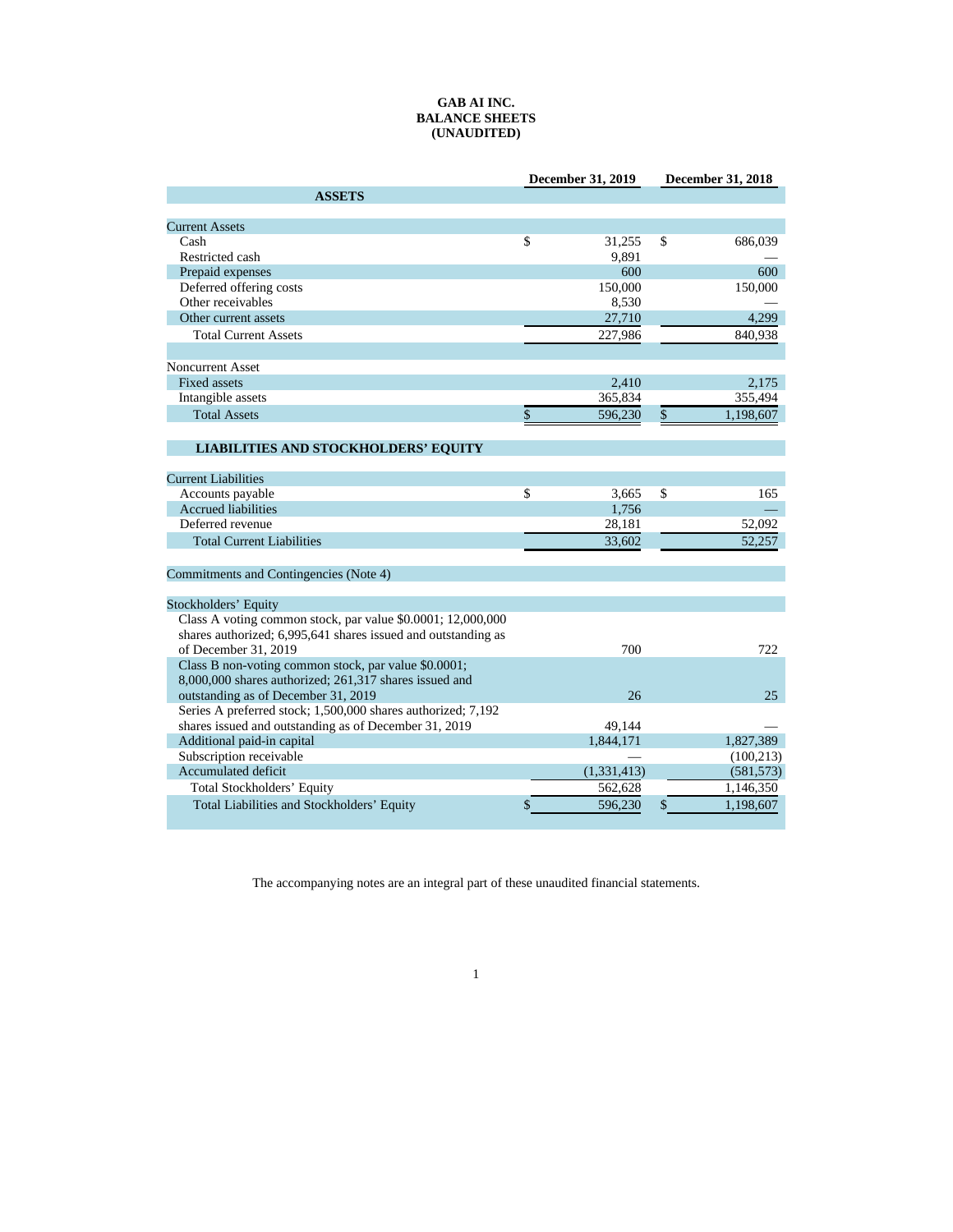#### **GAB AI INC. STATEMENTS OF OPERATIONS (UNAUDITED)**

|                                                                | <b>For the Year Ended</b><br>December 31, |            |               |            |
|----------------------------------------------------------------|-------------------------------------------|------------|---------------|------------|
|                                                                |                                           | 2019       |               | 2018       |
| Revenue                                                        | \$                                        | 145,272    | $\mathcal{S}$ | 256,799    |
| Cost of revenue                                                |                                           | 178,580    |               | 147,774    |
| Gross (Loss) Profit                                            |                                           | (33,308)   |               | 109,025    |
| <b>Operating Expenses</b>                                      |                                           |            |               |            |
| Sales and marketing                                            |                                           | 44,184     |               | 37,772     |
| General and administrative                                     |                                           | 550,706    |               | 333,175    |
| Research and development                                       |                                           | 122,877    |               | 147,570    |
| <b>Total Operating Expenses</b>                                |                                           | 717,767    |               | 518,517    |
| <b>Operating Loss</b>                                          |                                           | (751, 075) |               | (409, 492) |
| Other (Income)                                                 |                                           |            |               |            |
| Donation income                                                |                                           |            |               | (18,966)   |
| Unrealized gains                                               |                                           | (1,213)    |               |            |
| <b>Loss Before Income Taxes</b>                                |                                           | (749, 862) |               | (390, 526) |
| Provision for income taxes                                     |                                           |            |               | 430        |
| Net Loss                                                       | S                                         | (749,862)  | S             | (390, 956) |
| Net Loss per Common Share - Basic and Diluted:                 | \$                                        | (0.10)     | \$            | (0.04)     |
| Weighted Average Common Shares Outstanding – Basic and Diluted |                                           | 7,256,958  |               | 9,450,595  |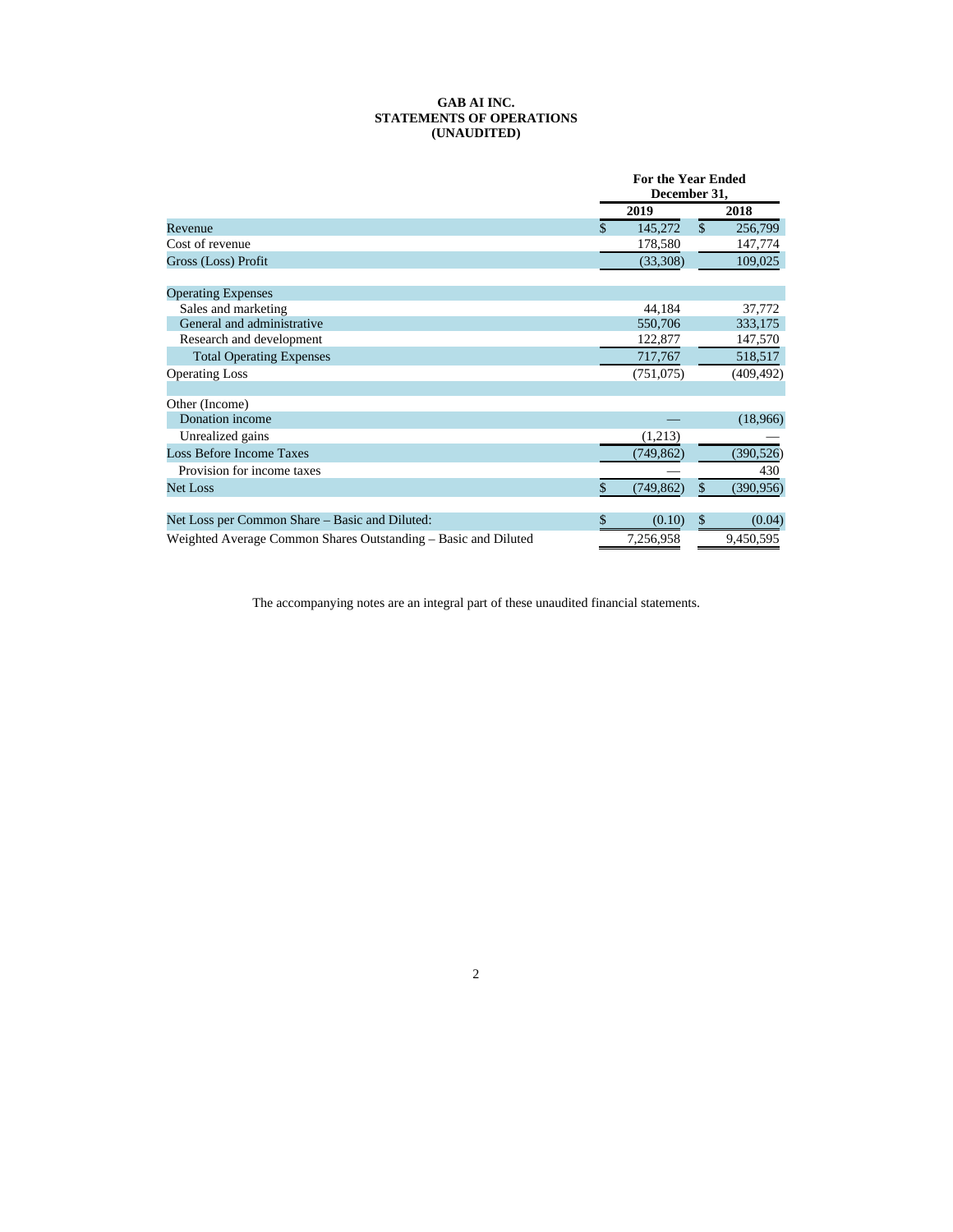#### **GAB AI INC. STATEMENTS OF CASH FLOWS (UNAUDITED)**

|                                                                               | <b>For the Year Ended</b><br>December 31, |            |               |            |
|-------------------------------------------------------------------------------|-------------------------------------------|------------|---------------|------------|
|                                                                               |                                           | 2019       |               | 2018       |
| <b>Cash Flows From Operating Activities:</b>                                  |                                           |            |               |            |
| Net loss                                                                      | $\mathbf S$                               | (749, 862) | \$            | (390, 956) |
| Adjustments to reconcile net loss to cash flows used in operating activities: |                                           |            |               |            |
| Depreciation                                                                  |                                           | 1,354      |               | 825        |
| Changes in operating assets and liabilities:                                  |                                           |            |               |            |
| Restricted cash                                                               |                                           | (9,891)    |               |            |
| Prepaid expenses and other current assets                                     |                                           | (31,941)   |               | 16,870     |
| Accounts payable                                                              |                                           | 3.500      |               | (192)      |
| <b>Accrued liabilities</b>                                                    |                                           | 1,756      |               | (2,305)    |
| Deferred revenue                                                              |                                           | (23,911)   |               | 3,796      |
| Net cash used in operating activities                                         |                                           | (808,995)  |               | (371,962)  |
| <b>Cash Flows From Investing Activities:</b>                                  |                                           |            |               |            |
| Purchase of fixed assets                                                      |                                           | (1,589)    |               | (3,000)    |
| Acquisition of intangible assets                                              |                                           | (10, 340)  |               | (337,985)  |
| Net cash used in investing activities                                         |                                           | (11, 929)  |               | (340,985)  |
| <b>Cash Flows From Financing Activities:</b>                                  |                                           |            |               |            |
| Common stock issued for cash                                                  |                                           | 139,074    |               | 968,471    |
| Offering costs                                                                |                                           | (22,078)   |               | (136,776)  |
| Repurchase of common stock                                                    |                                           |            |               | (70,000)   |
| Series A preferred stock issued for cash                                      |                                           | 49.144     |               |            |
| Net cash provided by financing activities                                     |                                           | 166,140    |               | 761,695    |
|                                                                               |                                           |            |               |            |
| Change in cash and cash equivalents                                           |                                           | (654, 784) |               | 48,748     |
| Cash, beginning of year                                                       |                                           | 686,039    |               | 637,291    |
| Cash, end of year                                                             | \$                                        | 31,255     | $\mathcal{S}$ | 686,039    |
| Supplemental disclosures of cash flow information:                            |                                           |            |               |            |
| Cash paid for interest                                                        |                                           |            |               |            |
|                                                                               | <u>Տ</u><br>Տ                             |            | \$            |            |
| Cash paid for income taxes                                                    |                                           |            | \$            | 430        |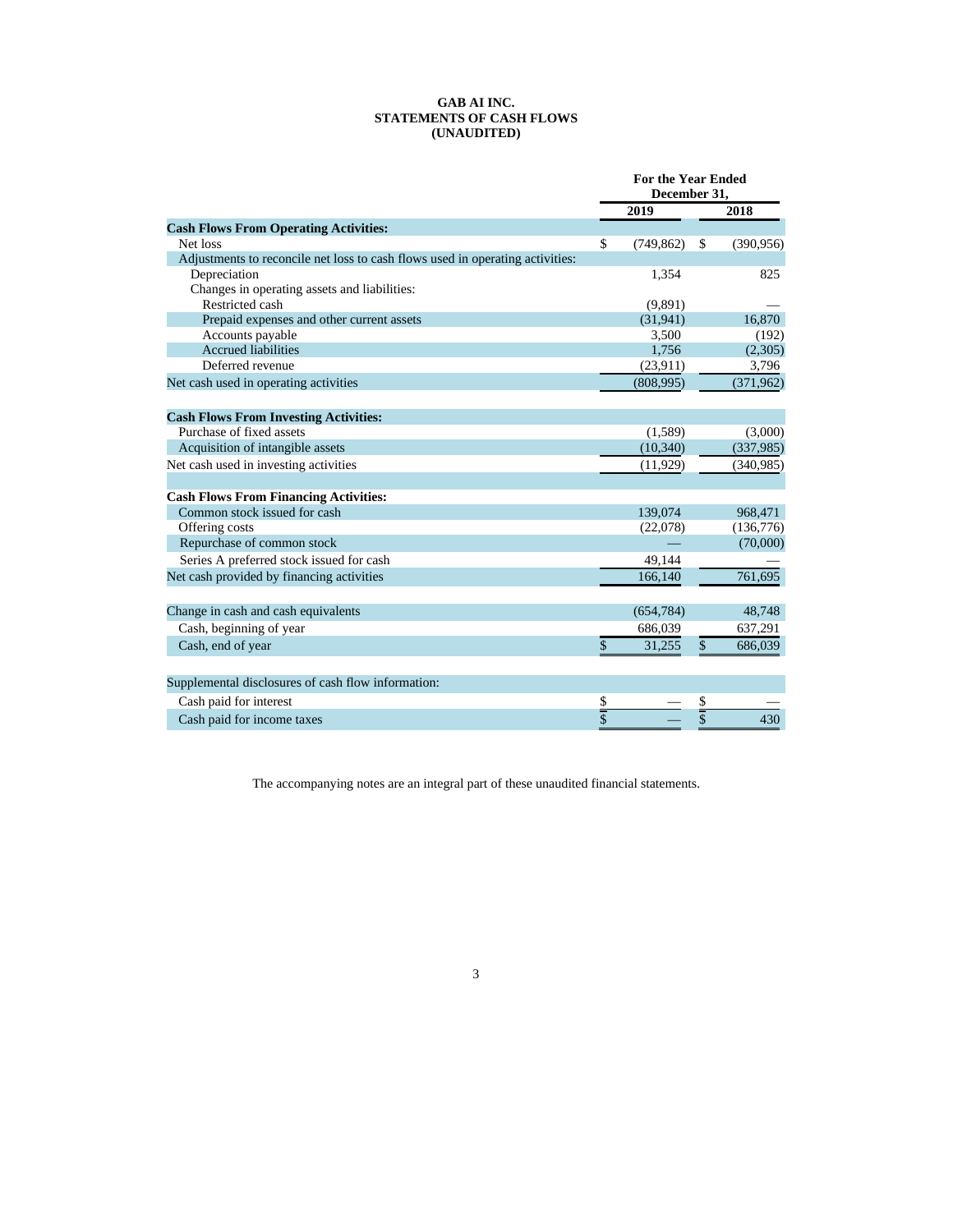# **GAB AI INC. STATEMENTS OF STOCKHOLDERS' EQUITY (UNAUDITED)**

|                                               |                          | <b>Class A</b><br><b>Voting</b><br><b>Common Stock</b> |                          | <b>Class B</b><br><b>Non-Voting</b><br><b>Common Stock</b> |                                                      | <b>Series A</b><br>Non-Voting<br><b>Preferred Stock</b> |                                         |                                   |                                      |                                |
|-----------------------------------------------|--------------------------|--------------------------------------------------------|--------------------------|------------------------------------------------------------|------------------------------------------------------|---------------------------------------------------------|-----------------------------------------|-----------------------------------|--------------------------------------|--------------------------------|
|                                               | <b>Shares</b>            | <b>Amount</b>                                          | <b>Shares</b>            | <b>Amount</b>                                              | <b>Shares</b>                                        | <b>Amount</b>                                           | <b>Additional</b><br>Paid-in<br>Capital | <b>Subscription</b><br>Receivable | <b>Accumulated</b><br><b>Deficit</b> | Stockholders'<br><b>Equity</b> |
| <b>December 31, 2017</b>                      | 9,995,641                | \$1,000                                                |                          | \$                                                         |                                                      | \$                                                      | \$981,391                               | (66, 163)<br>\$                   | (190,617)<br>\$                      | \$<br>725,611                  |
| Receipt of<br>subscription<br>receivable      |                          |                                                        |                          |                                                            |                                                      |                                                         |                                         | 66,163                            |                                      | 66.163                         |
| Common stock<br>issued for cash               |                          |                                                        | 251,040                  |                                                            | 25                                                   |                                                         | 1,002,496                               | (100, 213)                        |                                      | 902.308                        |
| Offering costs                                |                          |                                                        |                          |                                                            | $\sim$                                               |                                                         | (86,776)                                | $\overline{\phantom{0}}$          | $\overline{\phantom{a}}$             | (86,776)                       |
| Repurchase of<br>common stock                 | (2,781,250)              | \$ (278)                                               | $\sim$                   |                                                            | $\sim$                                               |                                                         | (69, 722)<br>$\sim$                     |                                   |                                      | (70,000)                       |
| Net loss                                      |                          |                                                        |                          |                                                            |                                                      |                                                         |                                         |                                   | (390, 956)                           | (390, 956)                     |
| <b>December 31, 2018</b>                      | 7,214,391                | 722<br>\$                                              | 251,040                  | \$                                                         | 25                                                   | $\mathbb{S}$                                            | \$1,827,389                             | (100, 213)                        | \$<br>(581, 573)                     | \$<br>1,146,350                |
| Adjustment for<br>shares cancelled<br>in 2018 | (218,750)                | (22)                                                   |                          |                                                            |                                                      |                                                         |                                         |                                   | 22                                   |                                |
| <b>December 31, 2018</b>                      |                          |                                                        |                          |                                                            |                                                      |                                                         |                                         |                                   |                                      |                                |
| (as adjusted)                                 | 6,995,641                | \$<br>700                                              | 251,040                  | \$                                                         | 25                                                   | \$                                                      | \$1,827,389                             | \$<br>(100, 213)                  | \$<br>(581, 551)                     | \$<br>1,146,350                |
| Common stock<br>issued for cash               |                          |                                                        | 10,277                   |                                                            |                                                      |                                                         | 38,860                                  | 100,213                           |                                      | 139,074                        |
| Preferred stock<br>issued for cash            |                          |                                                        |                          |                                                            | 7,192                                                | \$49,144                                                |                                         |                                   |                                      | 49,144                         |
| Offering costs                                | $\overline{\phantom{a}}$ | $\overline{\phantom{a}}$                               | $\overline{\phantom{a}}$ |                                                            | $\overline{\phantom{a}}$<br>$\overline{\phantom{a}}$ |                                                         | (22,078)<br>$\overline{\phantom{a}}$    | $\overline{\phantom{a}}$          |                                      | (22,078)                       |
| Net loss                                      |                          | $\overline{\phantom{a}}$                               |                          |                                                            | ٠                                                    |                                                         |                                         | $\overline{\phantom{a}}$          | (749, 862)                           | (749, 862)                     |
| <b>December 31, 2019</b>                      | 6,995,641                | 700<br>\$                                              | 261,317                  | \$                                                         | 7,192<br>26                                          | \$49,144                                                | \$1,844,171                             | \$<br>۰                           | \$(1,331,413)                        | \$<br>562,628                  |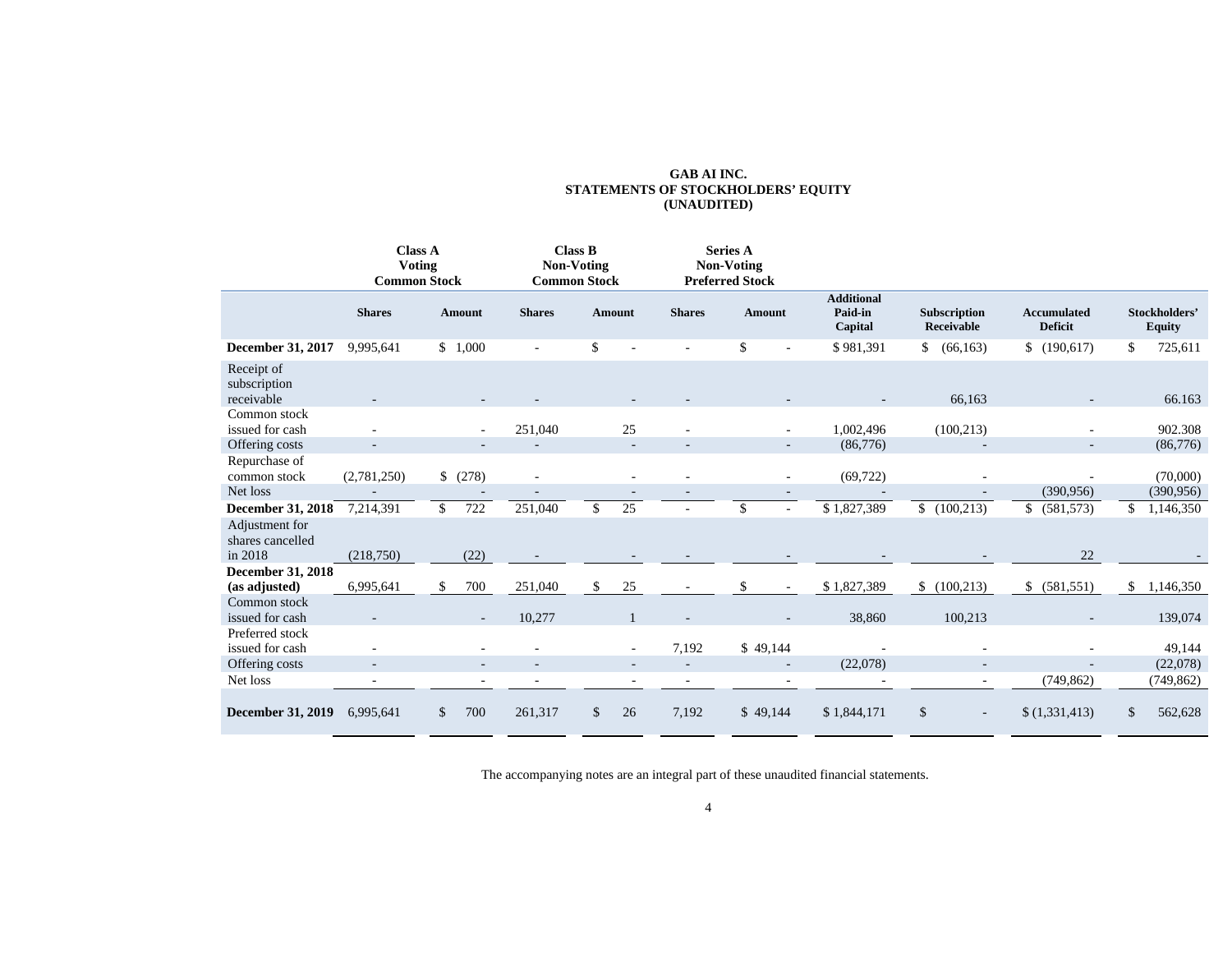#### **GAB AI INC. NOTES TO FINANCIAL STATEMENTS FOR THE YEARS ENDED DECEMBER 31, 2019 AND 2018 (UNAUDITED)**

### **NOTE 1 – ORGANIZATION AND BUSINESS**

Gab AI Inc. (which may be referred to as the "Company," "Gab," "we," "us," or "our") was incorporated on September 9, 2016 ("Inception") in the state of Delaware. The Company's headquarters are located in Clark's Summit, Pennsylvania.

Gab is a social network that empowers creators, supports free speech, and defends the free flow of information online. Gab stands for bringing folks together of all races, religions, and creeds who share in the common ideals of Western values, individual liberty, and the free exchange and flow of information. At Gab, it is our mission to provide people with the tools they need to create and shape their own experience.

#### *Going Concern*

The Company has incurred losses from operations and had an accumulated deficit of \$1,331,413 as of December 31, 2019. Additionally, the Company had negative cash flows from operations totaling \$808,995 for the year ended December 31, 2019. We will incur additional costs for the development and maintenance of our networking platform along with general operating costs. These factors raise doubt about the Company's ability to continue as a going concern.

The Company raised approximately \$2 million in its 2017 and 2018 Regulation Crowdfunding offerings and commenced revenue-generating activities in 2017. Based on the Company's cash balance of \$31,255 as of December 31, 2019 and increasing income from premium subscription services, management believes that the factors indicating substantial doubt about the Company's ability to continue as a going concern are alleviated, and that the Company will have sufficient access to capital over the next twelve months to continue normal operating activities.

### **NOTE 2 – SUMMARY OF SIGNIFICANT ACCOUNTING POLICIES**

#### *Basis of Presentation*

The accounting and reporting policies of the Company conform to accounting principles generally accepted in the United States of America ("US GAAP").

#### *Use of Estimates*

The preparation of financial statements in conformity with U.S. GAAP requires management to make certain estimates and assumptions that affect the reported amounts of assets and liabilities, and the reported amount of revenues and expenses during the reporting period. Actual results could materially differ from these estimates. It is reasonably possible that changes in estimates will occur in the near term.

#### *Fair Value of Financial Instruments*

Fair value is defined as the exchange price that would be received for an asset or paid to transfer a liability (an exit price) in the principal or most advantageous market for the asset or liability in an orderly transaction between market participants as of the measurement date. Applicable accounting guidance provides an established hierarchy for inputs used in measuring fair value that maximizes the use of observable inputs and minimizes the use of unobservable inputs by requiring that the most observable inputs be used when available. Observable inputs are inputs that market participants would use in valuing the asset or liability and are developed based on market data obtained from sources independent of the Company. Unobservable inputs are inputs that reflect the Company's assumptions about the factors that market participants would use in valuing the asset or liability. There are three levels of inputs that may be used to measure fair value:

Level 1 - Observable inputs that reflect quoted prices (unadjusted) for identical assets or liabilities in active markets.

Level 2 - Include other inputs that are directly or indirectly observable in the marketplace.

Level 3 - Unobservable inputs which are supported by little or no market activity.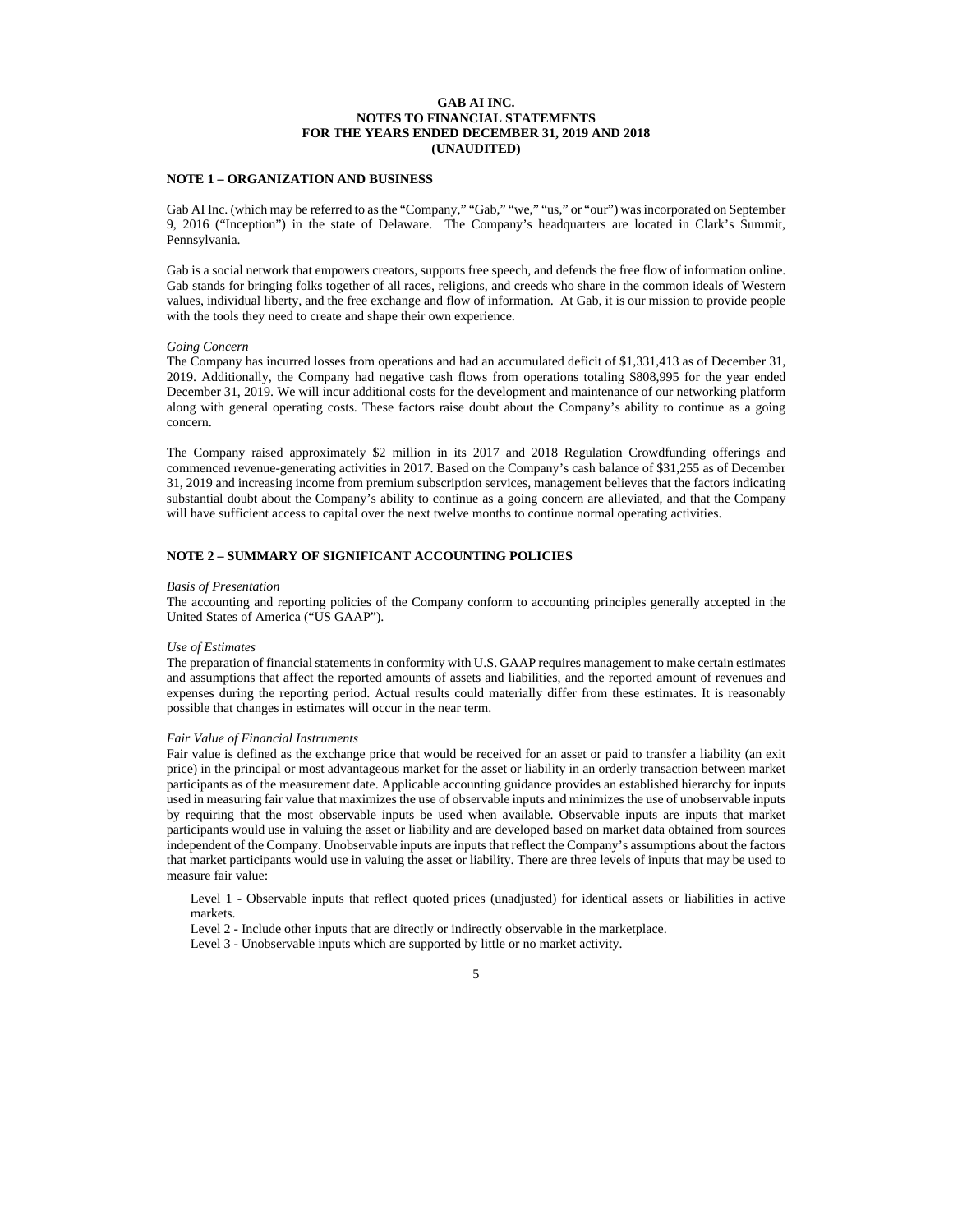The fair value hierarchy also requires an entity to maximize the use of observable inputs and minimize the use of unobservable inputs when measuring fair value.

Fair value estimates discussed herein are based upon certain market assumptions and pertinent information available to management as of December 31, 2019 and 2018. Fair values of the Company's financial instruments were assumed to approximate carrying values because of the instruments' short-term nature.

#### *Cash and Cash Equivalents*

The Company considers all highly liquid debt instruments purchased with an original maturity of three months or less to be cash equivalents.

#### *Cryptocurrency Holdings*

At times, we may hold cryptocurrency-denominated assets such as Bitcoin, Litecoin or Ether and we include them in other current assets in our balance sheet. Cryptocurrency-denominated assets are recorded at the lower of cost or market based on an average unit cost. On an interim basis, we recognize decreases in the value of these assets caused by market declines. Subsequent increases in the value of these assets through market price recoveries during the same fiscal year are recognized in the later interim period, but may not exceed the total previously recognized decreases in value during the same year. Gains or losses resulting from changes in the value of our cryptocurrency assets are recorded in other income (expense) in our statement of operations.

We occasionally use our cryptocurrencies to purchase other cryptocurrencies. Gains and losses realized on these noncash transactions are also recorded in other income (expense) in our statement of operations and are presented as an adjustment to reconcile net loss to net cash used in operating activities in our statement of cash flows.

During the years ended December 31, 2019 and 2018, the Company realized gains of \$1,213 and \$0, respectively, in the statement of operations. The following table presents the cryptocurrencies held by the Company as of December 31, 2019 and 2018. All amounts are in U.S. dollars at historical cost.

|                    | December 31,<br>2019 |    | December 31,<br>2018 |  |  |
|--------------------|----------------------|----|----------------------|--|--|
| Bitcoin Cash (BCH) |                      | 4  | 36                   |  |  |
| Bitcoin (BTC)      | 27,617               |    | 4,238                |  |  |
| Litecoin (LTC)     |                      | 88 |                      |  |  |
| Ether (ETH)        |                      |    | 25                   |  |  |
|                    | 27,710               |    | 4.299                |  |  |

#### *Internal Use Software*

We incur software development costs to develop software programs to be used solely to meet our internal needs and cloud-based applications used to deliver our services. In accordance with Accounting Standards Codification ("ASC") 350-40, *Internal-Use Software*, we capitalize development costs related to these software applications once the preliminary project stage is complete and it is probable that the project will be completed and the software will be used to perform the function intended. No costs have been capitalized to date.

#### *Intangible Assets*

The Company's intangible assets are comprised of its trademark and web domain. These intangible assets were determined to be indefinite-lived and are reviewed for impairment whenever events or other changes in circumstances indicate that the carrying amount may not be recoverable. The impairment testing compares carrying values to fair values and, when appropriate, the carrying value of these assets is reduced to fair value. Impairment charges, if any, are recorded in the period in which the impairment is determined. As of December 31, 2019 and 2018, intangible assets were comprised of the following: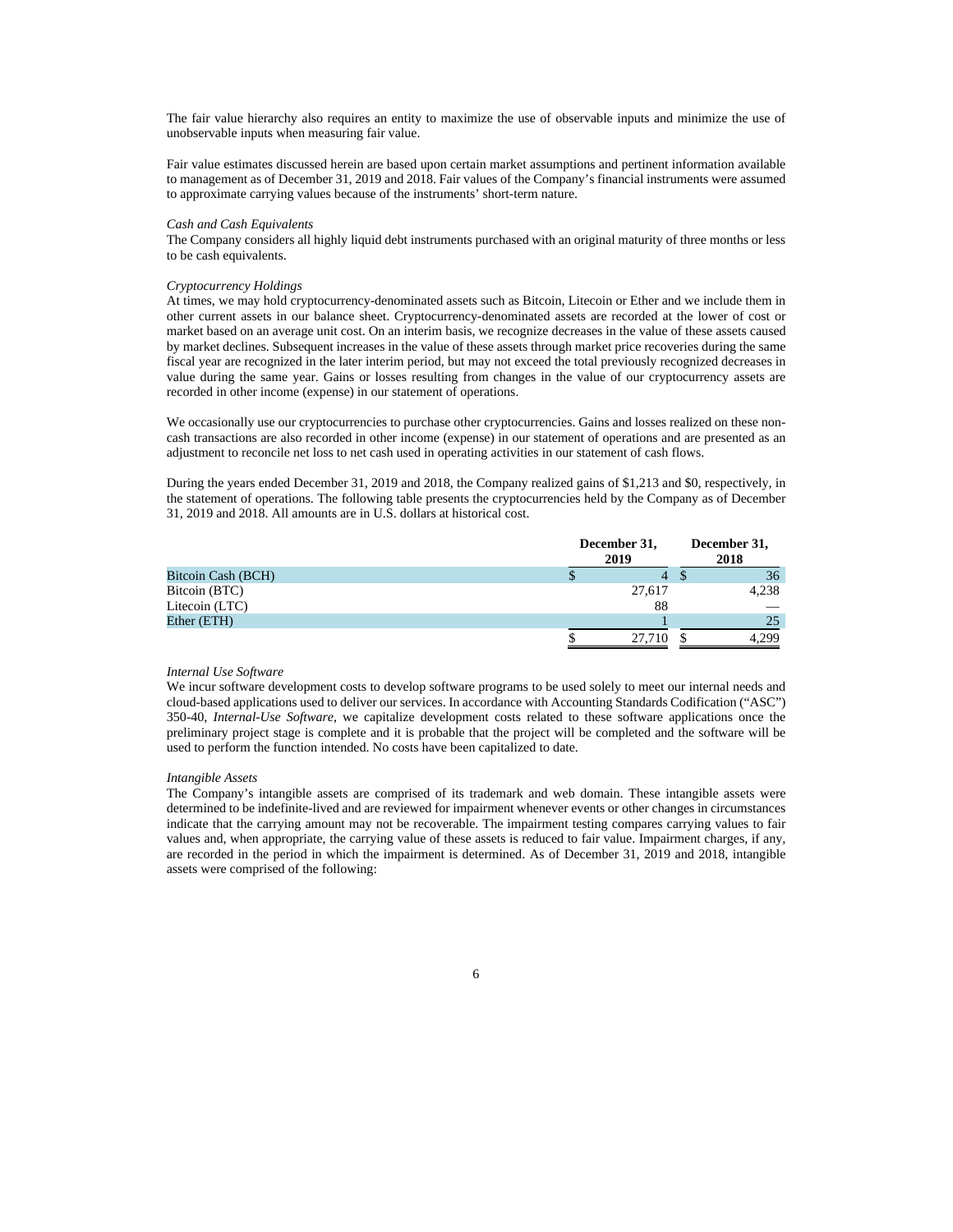|                | December 31,<br>2019 |         |  | December 31,<br>2018 |  |  |
|----------------|----------------------|---------|--|----------------------|--|--|
| Trademark      | ۰D                   | 14.484  |  | 14.484               |  |  |
| Website domain |                      | 351.350 |  | 341,010              |  |  |
| Total          |                      | 365,834 |  | 355,494              |  |  |

### *Fixed Assets*

Computer equipment are recorded at cost. Depreciation and amortization are computed principally by the straight-line method based upon the estimated useful lives of the assets. Expenditures for major renewals and betterments that extend the useful lives are capitalized. Expenditures for maintenance and repairs that do not improve or extend the life of the respective asset are expensed when incurred.

#### *Equity Offering Costs*

The Company accounts for offering costs in accordance with ASC 340, *Other Assets and Deferred Costs*. Prior to the completion of an offering, offering costs will be capitalized as deferred offering costs on the balance sheet. The deferred offering costs will be charged to stockholders' equity upon the completion of an offering or to expense if the offering is not completed. Offering costs of \$0 and \$86,776 related to the Company's Regulation Crowdfunding offerings were charged to stockholders' equity during the years ended December 31, 2019 and 2018, respectively. Offering costs of \$0 and \$150,000 related to a planned Regulation A offering were capitalized as of December 31, 2019 and 2018, respectively. Subsequent to December 31, 2018, the Company abandoned its planned Regulation A offering, and the deferred offering costs of \$150,000 as of December 31, 2018 were deemed recoverable 2019.

#### *Stock-based Compensation*

The Company accounts for stock options issued to employees under ASC 718, *Share-Based Payment* ("ASC 718"). Under ASC 718, share-based compensation cost to employees is measured at the grant date, based on the estimated fair value of the award, and is recognized as expense over the employee's requisite vesting period. The fair value of each stock option or warrant award is estimated on the date of grant using the Black-Scholes option valuation model.

The Company measures compensation expense for its non-employee stock-based compensation under ASC 505, *Equity*. The fair value of the option issued or committed to be issued is used to measure the transaction, as this is more reliable than the fair value of the services received. The fair value is measured at the value of the Company's common stock on the date that the commitment for performance by the counterparty has been reached or the counterparty's performance is complete. The fair value of the equity instrument is charged directly to stock-based compensation expense and credited to additional paid-in capital.

To date, the Company has not issued any share-based payments to its employees or non-employees.

#### *Revenue Recognition*

Effective January 1, 2018, the Company adopted the new revenue standards prescribed by Accounting Standards Update ("ASU") 2014-09 and its related amendments, using the modified retrospective approach. Results for reporting periods beginning after January 1, 2018 are presented under the new revenue standards while prior periods were not adjusted. The adoption of the new revenue standards did not have a significant impact on the Company's financial position or results of operations.

The Company recognizes revenue from its premium-user subscription model when (i) persuasive evidence of an arrangement exists, (ii) delivery has occurred or services have been rendered to the customer, (iii) the fee is fixed or determinable, and (iv) collectability is reasonably assured.

Subscription fees are collected primarily from credit cards at the beginning of the subscription period. Subscription revenues are recognized ratably over the subscription period, ranging from one month to one year. Amounts received from subscribers for which the performance obligations have not been fulfilled are recorded in deferred revenue.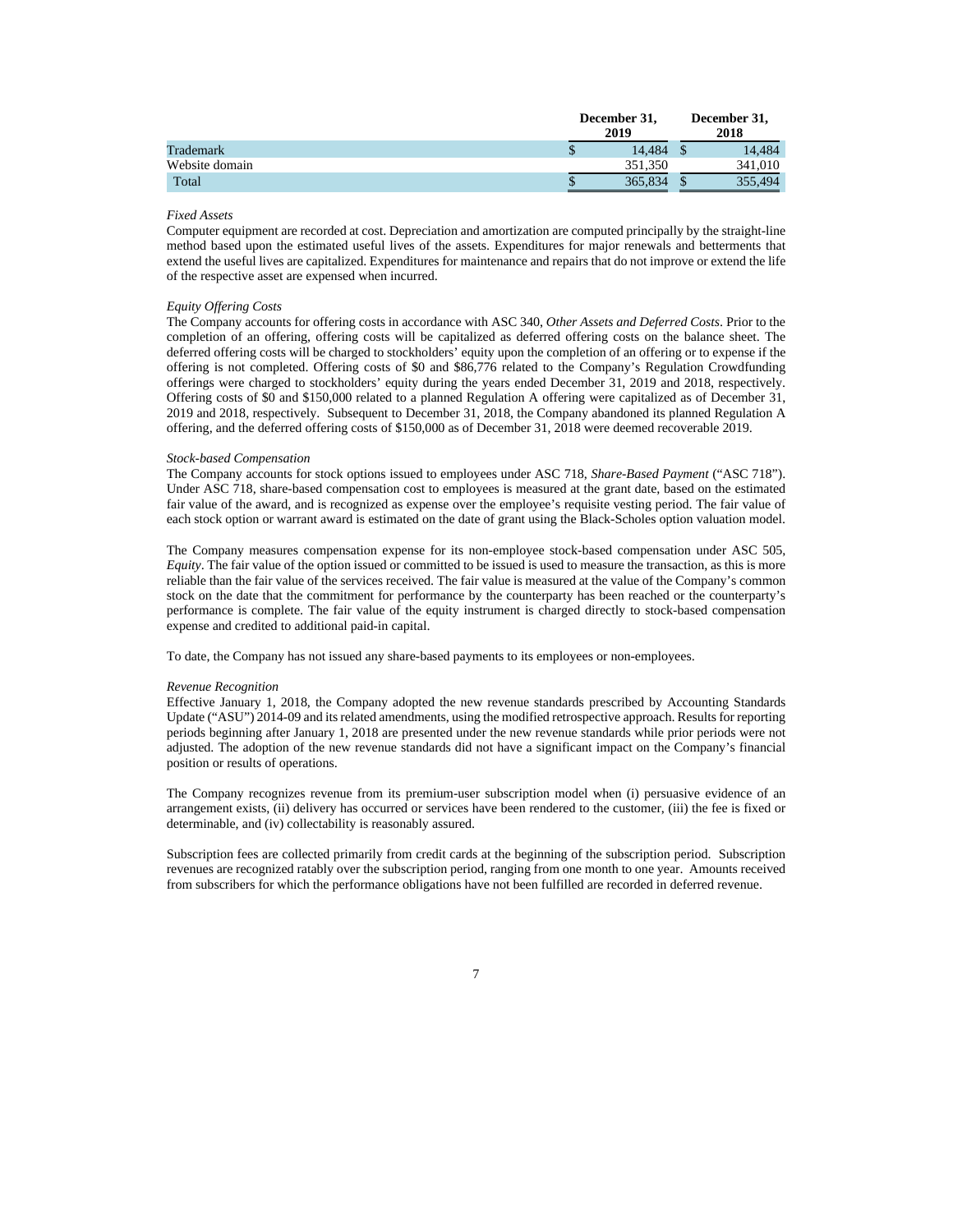#### Disaggregation of Revenue from Contracts with Customers

The Company had only one service type for the year ended December 31, 2019 and 2018:

|                               | December 31.<br>2019 | December 31.<br>2018 |  |  |
|-------------------------------|----------------------|----------------------|--|--|
| Premium subscription services | 145,272              | 256,799              |  |  |

The following table disaggregates the Company's revenues based on the timing of satisfaction of performance obligations for the year ended December 31, 2019 and 2018.

|                                    | December 31,<br>2019 |  | December 31,<br>2018 |  |
|------------------------------------|----------------------|--|----------------------|--|
| Performance obligations satisfied: |                      |  |                      |  |
| At a point in time                 | $-$                  |  |                      |  |
| Over time                          | 145,272              |  | 256,799              |  |
| Total                              | 145.272              |  | 256,799              |  |

#### Contract balances

Contract assets are recorded when services are performed in advance of the Company's unconditional right to payment. There were no contract assets as at December 31, 2019 and 2018.

Contract liabilities are recorded when cash payments are received or due in advance of performance and are reflected in deferred revenue on the balance sheet.

#### *Income Taxes*

The Company is taxed as a corporation. Accordingly, the Company applies ASC 740, *Income Taxes* ("ASC 740"). Deferred income taxes are recognized for the tax consequences in future years of differences between the tax bases of assets and liabilities and their financial statement reported amounts at each period end, based on enacted tax laws and statutory tax rates applicable to the periods in which the differences are expected to affect taxable income. Valuation allowances are established, when necessary, to reduce deferred tax assets to the amount expected to be realized. The provision for income taxes represents the tax expense for the period, if any and the change during the period in deferred tax assets and liabilities.

ASC 740 also provides criteria for the recognition, measurement, presentation and disclosure of uncertain tax positions. A tax benefit from an uncertain position is recognized only if it is "more likely than not" that the position is sustainable upon examination by the relevant taxing authority based on its technical merit.

#### *Loss per Common Share*

The Company presents basic loss per share ("EPS") and diluted EPS on the face of the statement of operations. Basic loss per share is computed as net loss divided by the weighted average number of common shares outstanding for the period. Diluted EPS reflects the potential dilution that could occur from common shares issuable through stock options, warrants, and other convertible securities. For periods in which we incur a net loss, the effects of potentially dilutive securities would be antidilutive and would be excluded from diluted EPS calculations. For the years ended December 31, 2019 and 2018, the Company had no dilutive securities outstanding.

#### *Concentration of Credit Risk*

The Company maintains its cash with a major financial institution, which it believes to be creditworthy, located in the United States of America. The Federal Deposit Insurance Corporation insures balances up to \$250,000. At times, the Company may maintain balances in excess of the federally insured limits.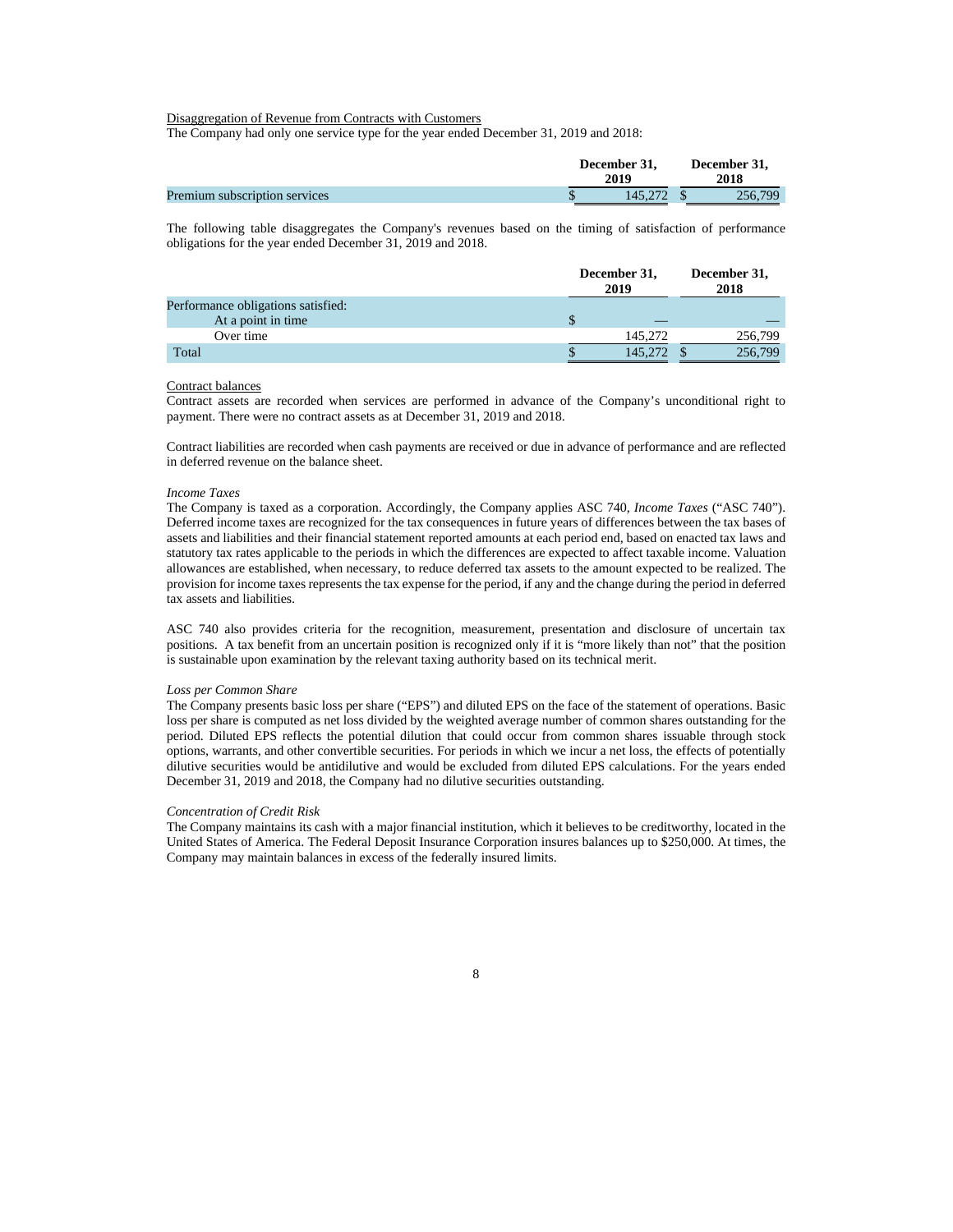#### *Recent Accounting Pronouncements*

The FASB issues ASUs to amend the authoritative literature in the ASC. There have been a number of ASUs to date that amend the original text of the ASC. The Company believes those updates issued-to-date either (i) provide supplemental guidance, (ii) are technical corrections, (iii) are not applicable to the Company, or (iv) are not expected to have a significant impact on the Company.

#### **NOTE 3 – GOING CONCERN**

The accompanying financial statements have been prepared on a going concern basis, which contemplates the realization of assets and the satisfaction of liabilities in the normal course of business. Since Inception, the Company relied on donations made by our users, funds raised through Regulation Crowdfunding offerings in 2017 and 2018, and increasing premium subscription revenue, which commenced in 2017. We will incur significant additional costs for the development and maintenance of our networking platform, marketing, and ongoing operational costs. These matters raise substantial doubt about the Company's ability to continue as a going concern. The Company intends to fund operations with existing capital from its Regulation Crowdfunding offerings, subscription revenue, and additional equity financings. If we are unable to obtain sufficient amounts of additional capital, we may be required to reduce the scope of our planned operations, which could harm our business, financial condition, and operating results. The financial statements do not include any adjustments that might result from these uncertainties.

#### **NOTE 4 – COMMITMENTS AND CONTINGENCIES**

We are currently not involved with or know of any pending or threatened litigation against the Company or any of its officers.

#### **NOTE 5 – STOCKHOLDERS' EQUITY**

#### *Class A Voting Common Stock*

The Company has authorized 12,000,000 shares of Class A voting common stock with \$0.0001 par value. The Company issued 9,000,000 shares to its founders for \$900, subject to a restricted stock purchase agreement. Onequarter of the founders' restricted shares vest one year after the commencement date stated in their agreements, and the remaining restricted shares vest monthly over the 48 months thereafter. During the year ended December 31, 2018, the Company repurchased 3,000,000 shares for \$70,000 from two of its founders upon their separation from the Company.

#### *Class B Non-Voting Common Stock*

The Company has also authorized 8,000,000 shares of Class B non-voting common stock with \$0.0001 par value. During the year ended December 31, 2018, the Company sold 251,040 shares of Class B non-voting common stock through a Regulation Crowdfunding offering. The Company received gross proceeds of \$1,002,521, for which there was a subscription receivable of \$100,213 as of December 31, 2018. In connection with this offering, the Company incurred offering costs of \$86,776, which reduced additional paid-in capital. During the year ended December 31, 2019, the Company sold 10,277 shares of Class B non-voting common stock through a Regulation Crowdfunding offering and the Company received gross proceeds of \$139,074. In connection with this offering, the Company offering costs of \$22,078, which reduced additional paid-in capital

#### *Series A Preferred Stock*

The Company has authorized 4,000,000 shares of preferred stock, 1,500,000 shares of which are designated as "Series A Preferred Stock". During the year ended December 31, 2019, the Company sold 7,192 shares of Series A Preferred Stock. The Company received gross proceeds of \$49,144.